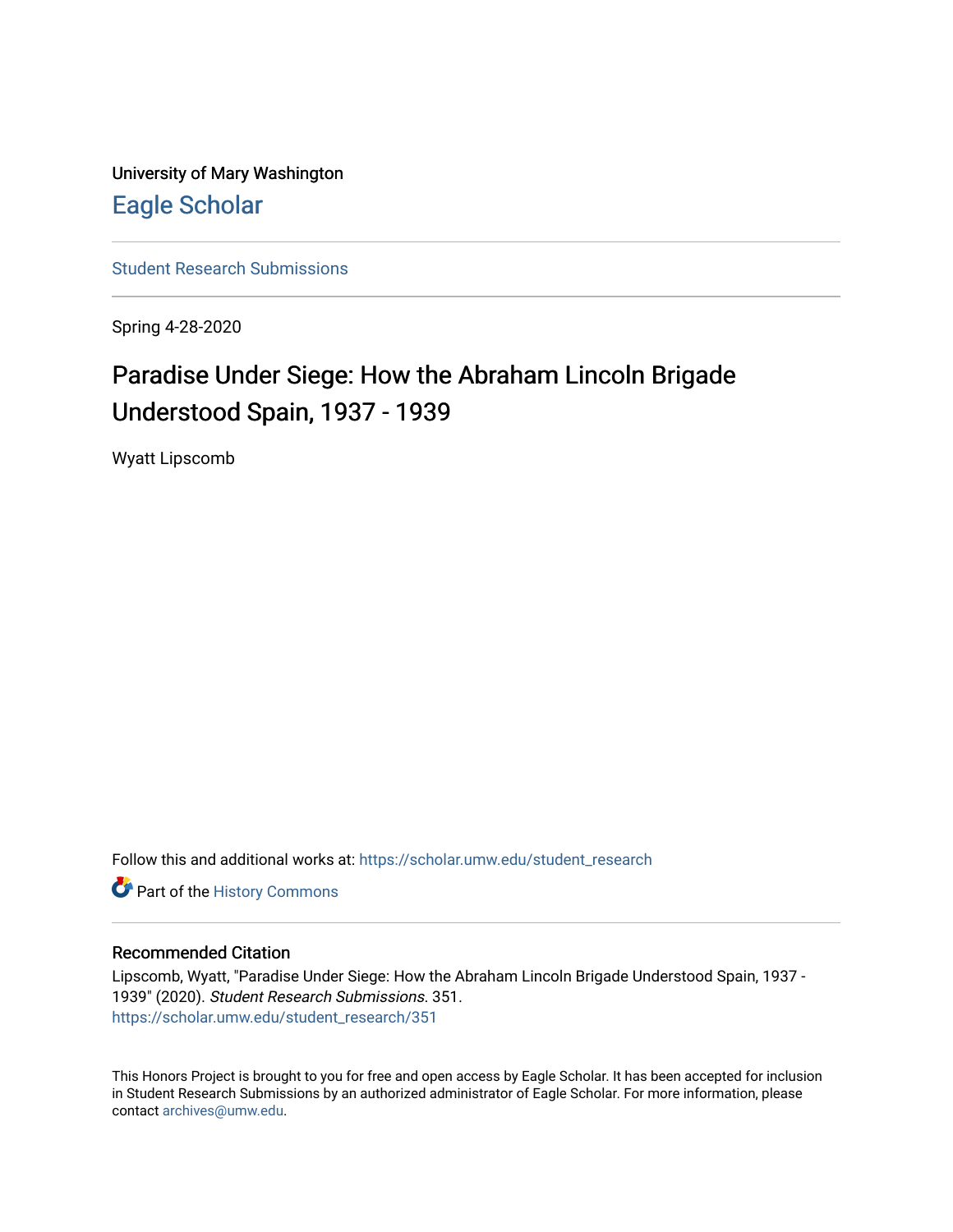Paradise under Siege:

How the Abraham Lincoln Brigade Understood Spain, 1937 – 1939

Wyatt Lipscomb HIST 485: Senior Thesis Dr. Allyson Poska April 5, 2020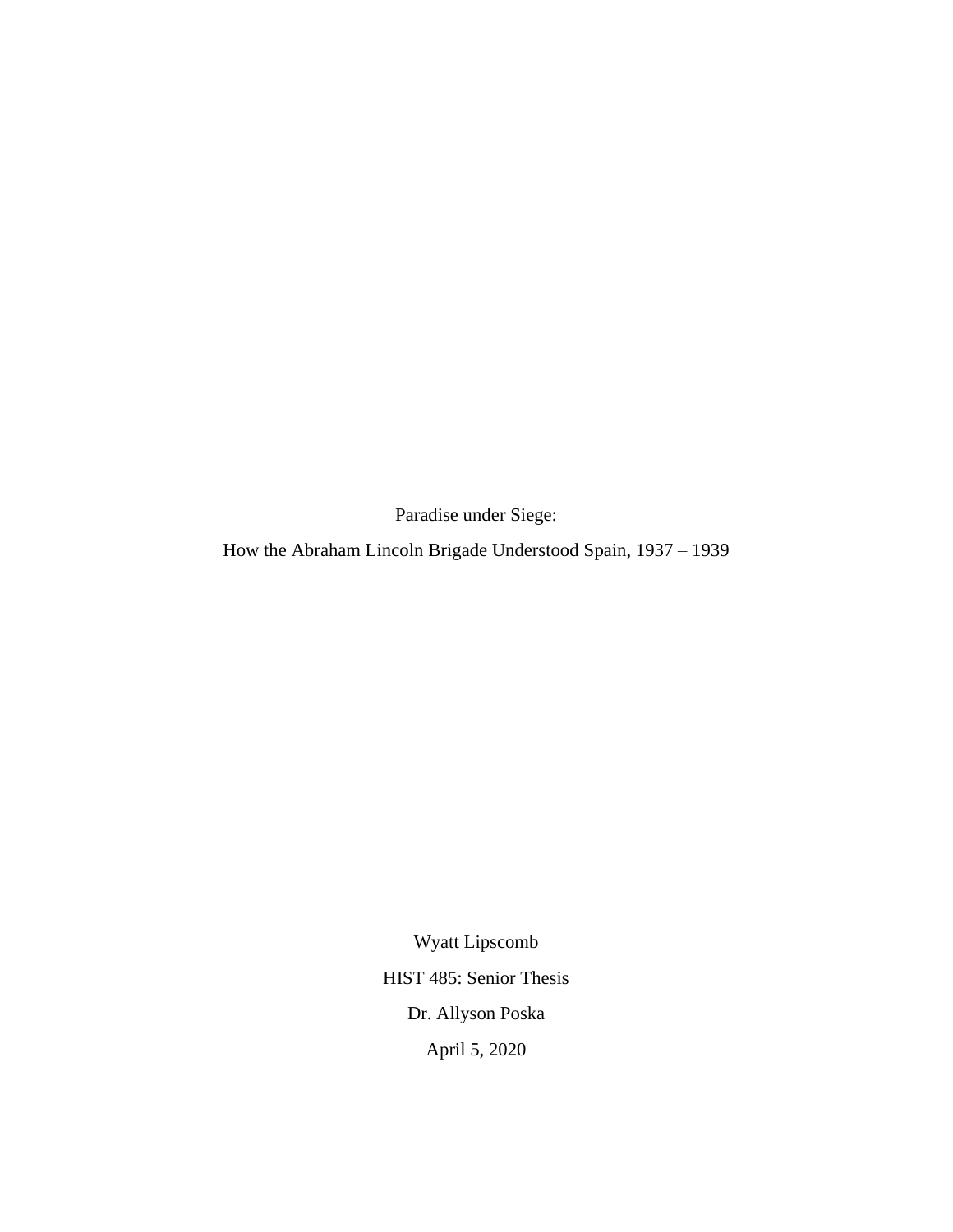On July 17, 1936, the Spanish military rebelled against the newly elected left-leaning Popular Front government, a coalition of liberals, socialists, and communists. The revolt caught the government off-guard; the rebellion swept across mainland Spain through provincial garrison revolts and, due to fact that the military led the uprising, it left the Republic with no soldiers, a destroyed command structure, and an environment of paranoia concerning which officers the government could trust.<sup>1</sup> The divide between the rebel-held areas and the government held areas were largely along ideological lines. Alhough no area was completely pro-military or progovernment, the military failed to gain control of areas where the Republic's reforms and political agenda were popular, particularly in urban areas and regions containing many landless peasants.<sup>2</sup> For the rebels, meanwhile, their territory consisted of areas already under military control (such as Spanish Morocco), rural regions with conservative and landholding majorities, and regions where people were hostile to the Republic's secularization program.<sup>3</sup> Politically, Spain had been on a knife's edge since the election of the Popular Front, and it came to a head with this military uprising. The Spanish Civil War had begun.

The government and pro-Republic (i.e. "Republican")<sup>4</sup> forces tried to hold off the military as much as they could, though how exactly to defeat the rebels was a point of contention. According to Charles J. Esdaile, the first strategy was to keep people at home, soldiers in their barracks, and limit the uprising to Morocco.<sup>5</sup> That strategy, however, was a

<sup>&</sup>lt;sup>1</sup> Helen Graham, *The Spanish Civil War: A Very Short Introduction* (Oxford: Oxford University Press, 2005), 21.

<sup>2</sup> Graham, *The Spanish Civil War*, 22.

<sup>3</sup> Graham, *The Spanish Civil War*, 23.

<sup>4</sup> The term "Republican" will be used to denote the people, forces, and politics that sided with the government. The term "Nationalist" will be used to denote the people, forces, and politics that sided with the military coup. <sup>5</sup> Charles J. Esdaile, *The Spanish Civil War: A Military History* (London: Routledge, 2018), 38.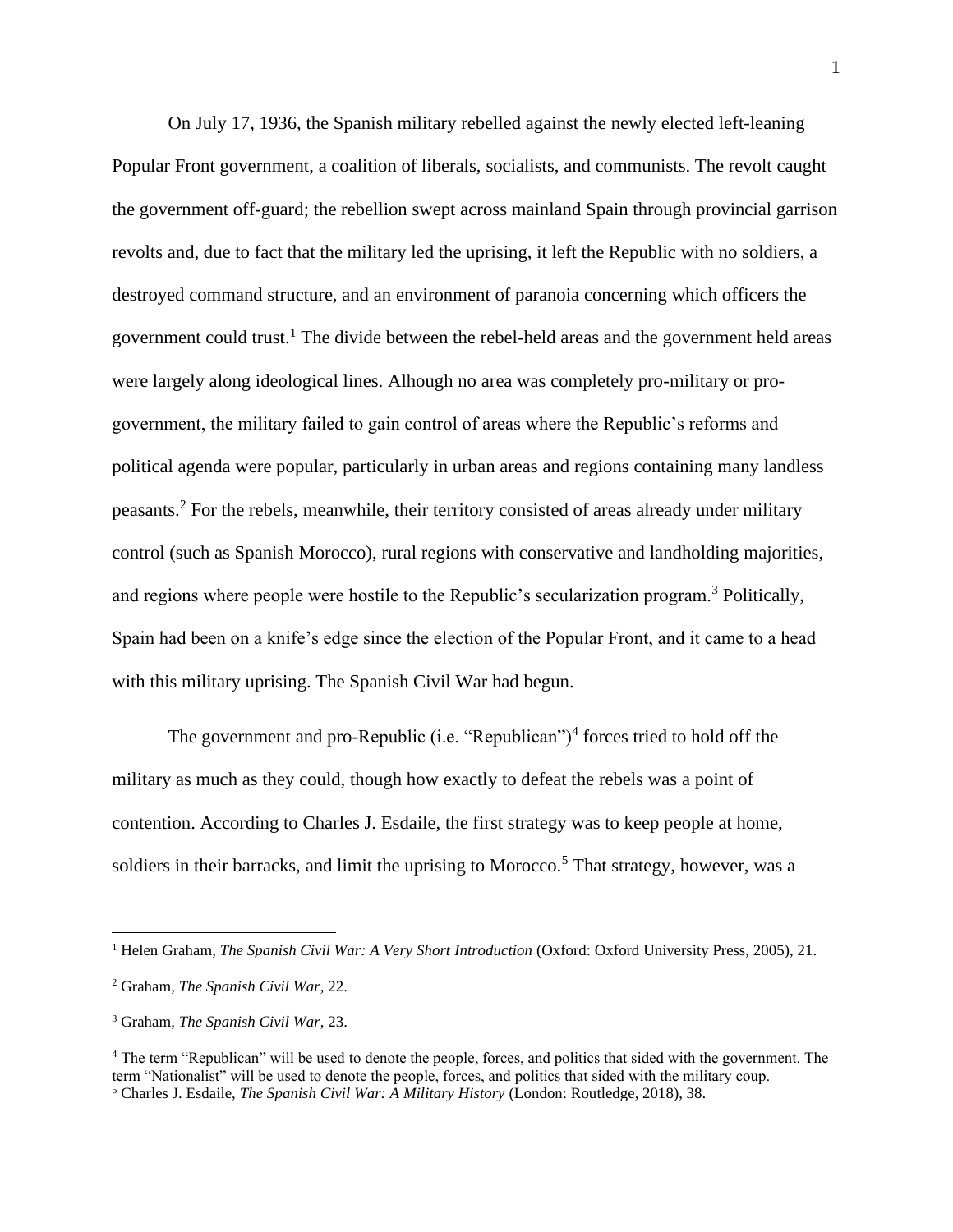failure and did little to stop the uprising as on July 19, several more garrisons of mainland Spain followed the rebellion.<sup>6</sup> Despite the massive efforts to have the rebellion sweep the nation, the coup was not perfect and saw great resistance from many people across Spain. One particular example that Esdaile notes is that, in Madrid, Valencia, and a few other areas, the Civil Guard there were so intimidated by the government and its supporters that they decided to hastily barricade themselves and wait for relief from other rebelling forces.<sup>7</sup> The situation created a stand-still between the Republicans who, despite widespread support, lost a great portion of their soldiers, officers, and generals, and the Nationalists who lacked the support that the Republicans enjoyed but had greater military capability.

Eventually both sides would gather more organized support from other countries. The Nationalists received aid from Germany and Italy. On July 22, Franco successfully sent for Germany to aid in the struggle, and Italy tried to send planes to Spanish Morocco.<sup>8</sup> Franco had Hitler's support in the form of "state-of-the-art fighters and bombers, flown by German pilots" and, from Italy, Mussolini sent "nearly 80,000 troops" over the totality of the war, and also sent tanks.<sup>9</sup> The Republicans meanwhile enjoyed support largely from the Soviet Union, in the form of arms shipments, though other countries such as Mexico, Czechoslovakia, and even "fiercely Catholic Poland."<sup>10</sup> Minimal (if any) aid came from France or Britain despite the military threat the rebellion presented to France due to a non-intervention pact agreed to by both countries.

<sup>6</sup> Esdaile, *The Spanish Civil War*, 39.

<sup>7</sup> Esdaile, *The Spanish Civil War*, 39.

<sup>8</sup> Verle B. Johnston, *Legions of Babel: The International Brigades in the Spanish Civil War* (University Park, PA: The Pennsylvania State University Press, 1967), 27.

<sup>9</sup> Adam Hochschild, *Spain in Our Hearts: Americans in the Spanish Civil War, 1936-1939* (London: Macmillan, 2016), xiii.

<sup>10</sup> Esdaile, *The Spanish Civil War*, 40.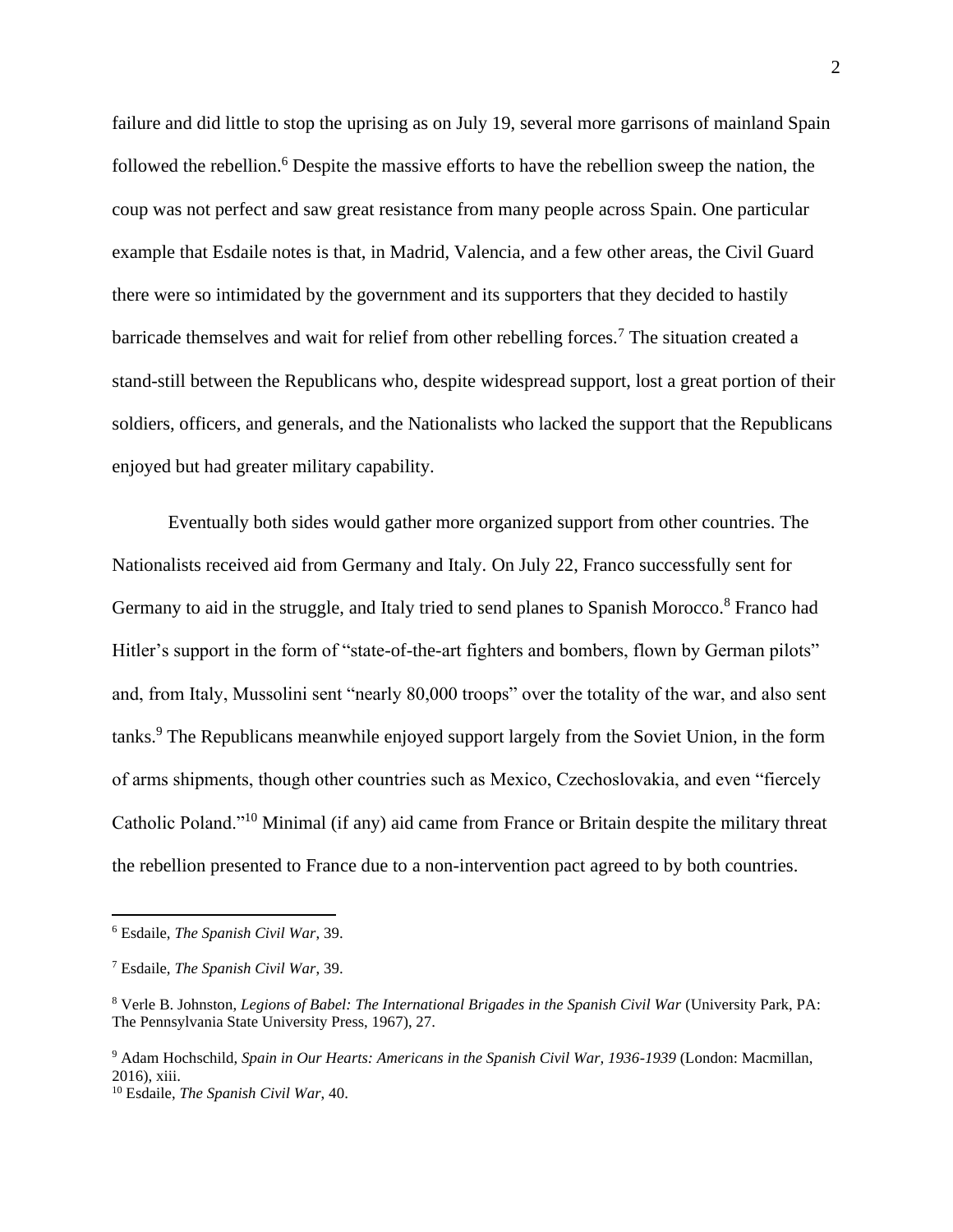Along with Britain and France, Germany, Italy, and the Soviet Union signed the pact by August of 1936, though Germany and Italy, then later the Soviets, ignored the pact.<sup>11</sup> Despite the nonintervention pact, the Republicans also enjoyed help from various international volunteers who went to Spain to fight against the Nationalist threat. According to Johnston, the "concept of a crusade against fascism in Spain" came first from the many French, Germans, Italians, and Poles who organized by nationality and went to the Republicans to aid in their fight.<sup>12</sup> According to Cary Nelson, an American volunteer, the various foreign volunteers from over fifty countries around the world formed the International Brigades, a more organized group to coordinate the actions and movements of the various smaller volunteer groups.<sup>13</sup> Their motivation was ideological, as Nelson explains. For them, the Spanish Civil War represented "democracy's very solidarity and universality."<sup>14</sup> For the international volunteers, the Civil War was not simply about Spain, but about democracy and fighting against those who wished to destroy it for fascism.

Within the International Brigades were roughly 3,000 American volunteers who called themselves the "Abraham Lincoln Brigade"<sup>15</sup> They were a small sample within the International Brigades that can be more easily examined due to breadth of existing English language scholarly literature and primary sources. According to Hochschild the civil war in Spain presented a moral crisis for the foreign volunteers, including the Americans. First, it opened many "what if"

<sup>11</sup> Esdaile, *The Spanish Civil War*, 40.

<sup>12</sup> Johnston, *Legions of Babel*, 28.

<sup>13</sup> Cary Nelson, "Introduction: I dreamed I Sange 'The Internationale' to Adolf Hitler,'" in *Madrid 1937: Letters of the Abraham Lincoln Brigade From the Spanish Civil War*, ed. Cary Nelson and Jefferson Hendricks (New York: Routledge, 1996), 1.

<sup>&</sup>lt;sup>14</sup> Nelson, "Introduction," in *Madrid 1937*, ed. Nelson and Hendricks, 1-2.

<sup>15</sup> Hochschild, *Spain in Our Hearts*, xviii.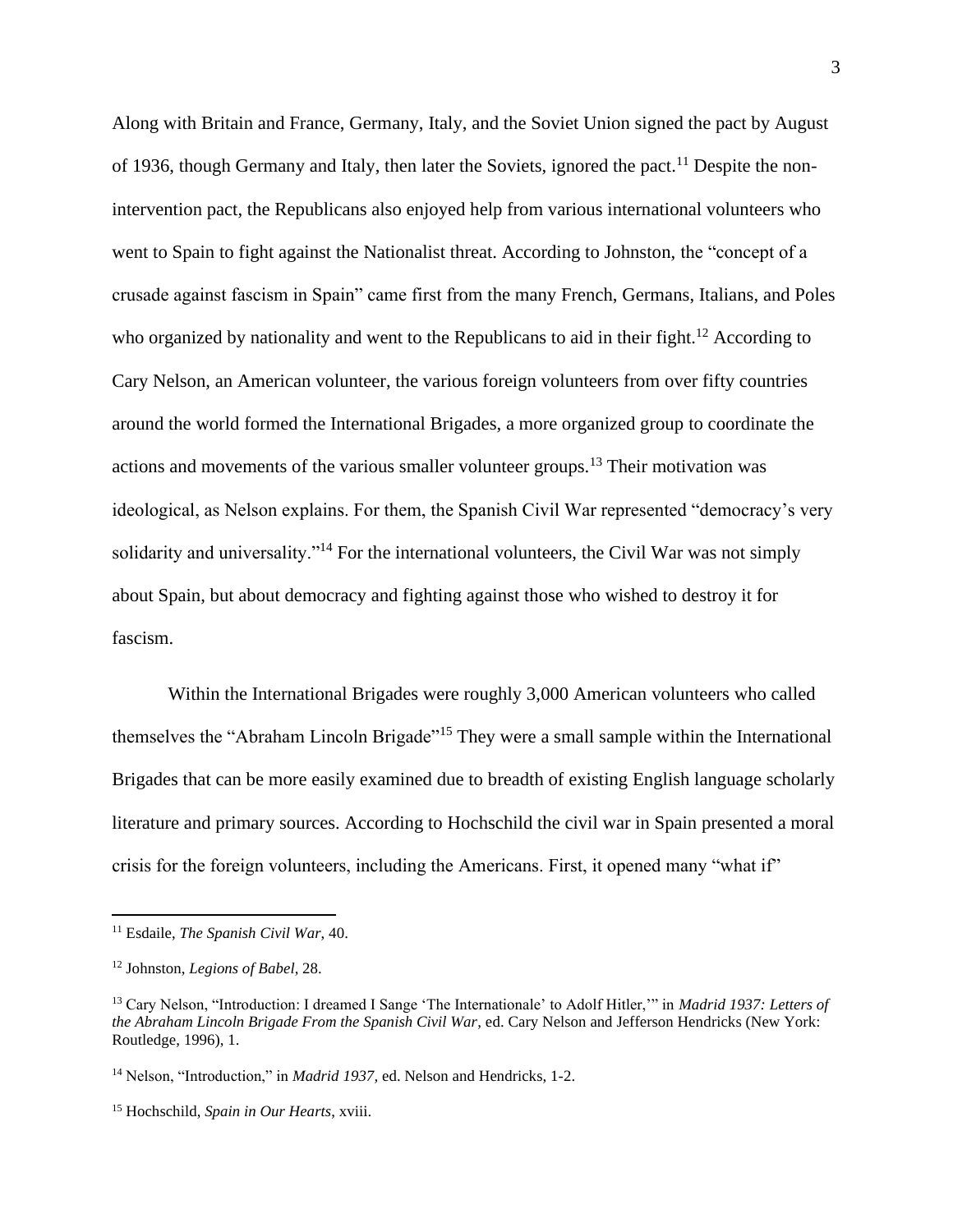questions, such as what if the Western democracies had intervened in Spain, or at least sold arms to compete with Germany and Italy? Second, it represented a need to defend against the spread of fascism, which had overtaken Italy in the 1920s and Germany earlier in the 1930s, as well as a fight for democracy.<sup>16</sup> American volunteers and Republican sympathizers during the civil war were outraged at Franklin Roosevelt and American non-intervention, with one volunteer, Edwin Rolfe, denouncing the policy.<sup>17</sup> Moreover, most of the American volunteers who went to Spain "considered themselves Communists."<sup>18</sup> This allegiance helps explain why they were so eager to fight for Republican Spain with its new Popular Front government and their support for intervention.

The political alignment also helps explain how the soldiers understood the civil war, Spain, and their experiences in it. Many letters and other writings from the volunteers have come forward since the end of the war, perhaps most famously from writers such as Ernest Hemingway or Langston Hughes. Many scholars have analyzed and researched the writings from the more prolific poets, but very little analysis has been done of the American volunteers' letters, songs, and other media created by them and their fellow volunteers as literature.<sup>19</sup> Analyzing the various media that came from the Abraham Lincoln Brigade volunteers and their comrades can lead to a better understanding of how they understood Spain, its people and culture, and the war – a perspective few have tackled. Specifically, analyzing the letters they wrote to their friends

<sup>16</sup> Hochschild, *Spain in Our Hearts*, xvii.

<sup>&</sup>lt;sup>17</sup> James Fountain, "The Notion of Crusade in British and American Literary Responses to the Spanish Civil War" *Journal of Transatlantic* Studies 7, no. 2 (June 2009): 139.

<sup>18</sup> Hochschild, *Spain in Our Hearts*, xix.

<sup>&</sup>lt;sup>19</sup> Many works have used letters as part of historical analysis or as repositories for letters, such as Nelson and Hendricks' *Madrid 1937*, but they do not conduct literary analysis of the letters.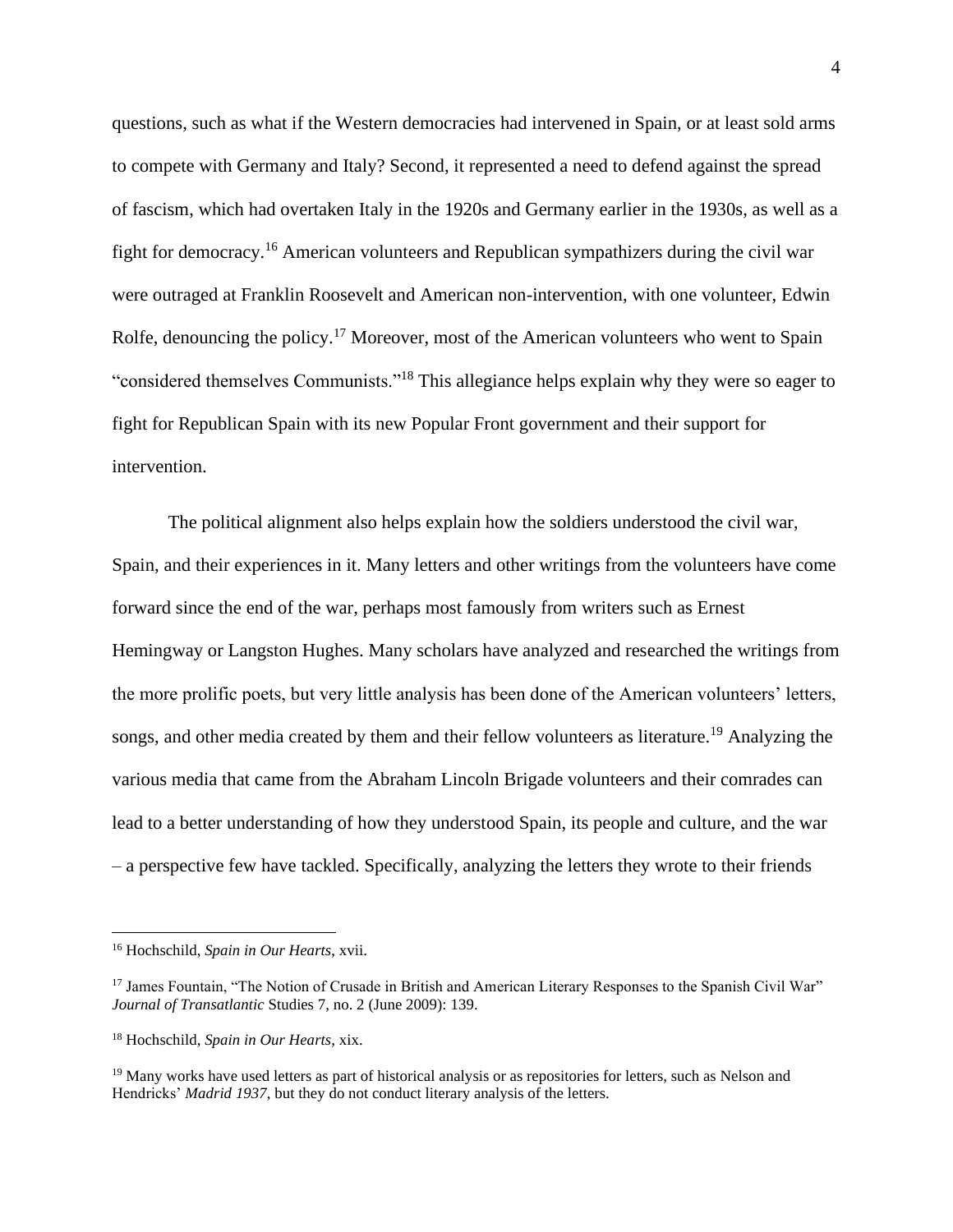and family back home provides a glimpse into not only the image of Spain the volunteers shared with their readers, but also a glimpse into their own understanding of Spain, because those letters reflect how the soldiers used their experiences and imagery of Spain to better comprehend what the country was.

To better understand the letters, it is important to be familiar with some of the volunteers whose letters are known of and archived. Among the many volunteers who contributed to this body of literature, three stand out in the number of letters they wrote and the relevance to the topic at hand. Harry Fisher was a Jewish volunteer, born in 1911 in New York. According to the Abraham Lincoln Brigade Archive, he was a Department Store Employee's Union member, seaman, bus boy, and farm worker before sailing to France in 1937. He later volunteered in the Second World War as a bomber pilot.<sup>20</sup> He was dedicated to anti-fascism and leftist causes, such as workers' rights, and his volunteerism was a continuation of that trend. Another volunteer was a Jamaican born African American, Canute (also spelled Kanute) Frankson, born in 1890. He was a skilled machinist from his experience as an auto industry employee, which was a rare skill to find in someone in Republican Spain during the war. He was also a member of the Communist Party from 1934 to 1939/40 when he died.<sup>21</sup> His membership was likely due to American communism's opposition to racism which, according to historian Peter N. Carroll "emerged dramatically" as a plank on the ideological platform in the  $30^{\circ}$ s.<sup>22</sup> His understanding of Spain and how it reflected the possibilities of an end to racism in America is present in many of his

<sup>&</sup>lt;sup>20</sup> "Harry Fisher," The Abraham Lincoln Brigade Archives, accessed April 23, 2020, https://albavalb.org/volunteers/harry-fisher/.

<sup>21</sup> "Canute Frankson," The Abraham Lincoln Brigade Archives, accessed April 23, 2020, https://albavalb.org/volunteers/canute-oliver-frankson/.

<sup>22</sup> Peter N. Carroll, *The Odyssey of the Abraham Lincoln Brigade* (Stanford, CA: Stanford University Press, 1994), 38.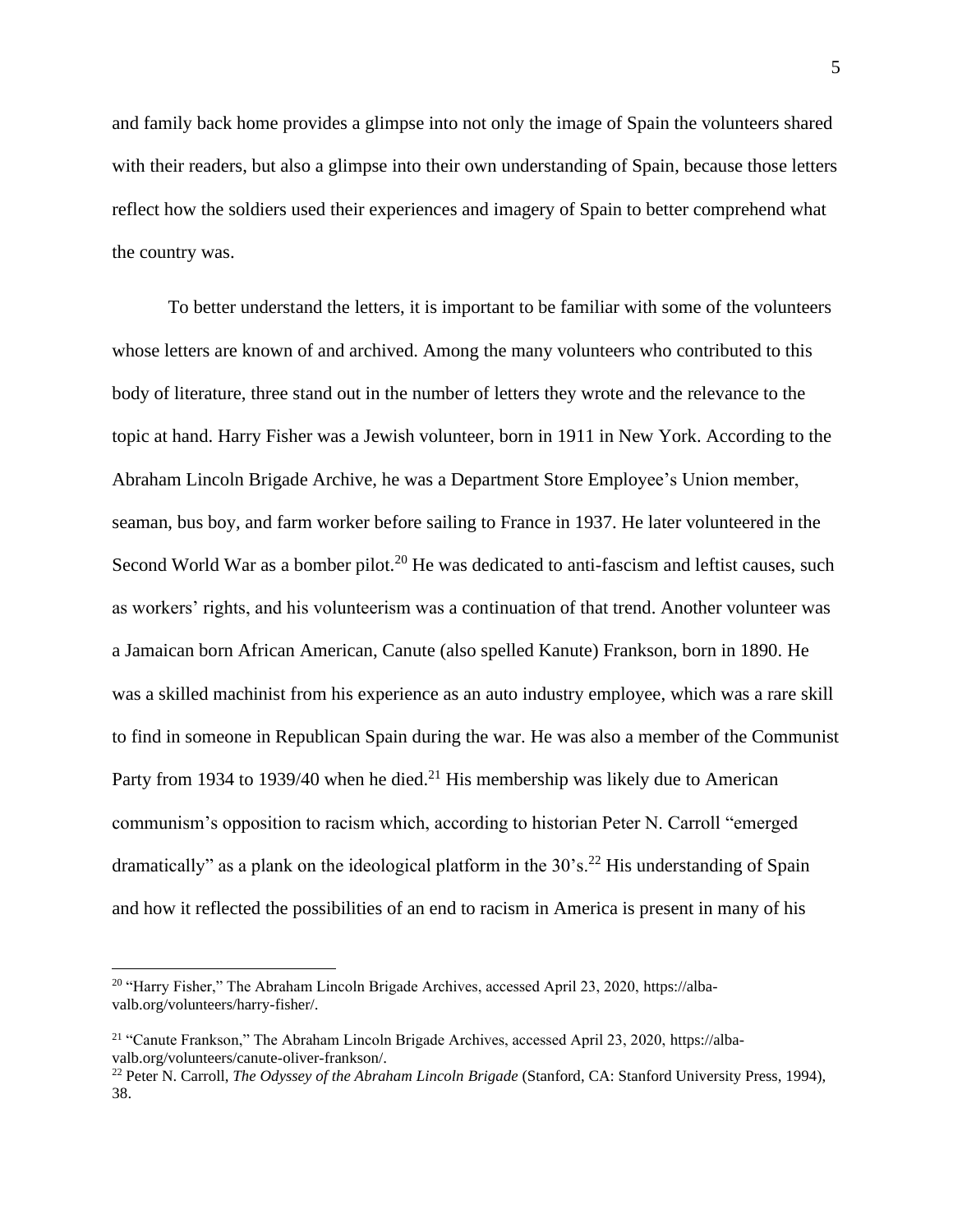letters, and lends a unique perspective that is not often ignored in histories of the Abraham Lincoln Brigade, or is otherwise only specifically examined in the context of other African American writers rather than in the context of other American volunteers. Last, there was Frederick Lutz, born in 1904 in Philadelphia, but listed his address on his passport as a New Jersey address. He was an electrician for the US Department of Agriculture before traveling to Spain and worked as a Commissar and was in the Abraham Lincoln Brigade general staff as a paymaster.<sup>23</sup> While an anti-fascist like Frankson and Fisher, he was not part of any communist party or union. There were thousands of other volunteers, including more notable people such as Milton Wolff and Edwin Rolfe, however, their notoriety made them and their stories before and during the Spanish Civil War more familiar among the literature. Their letters also largely do not relate to the focus of research here, and so require no introduction.

By examining the letters and other media of the Abraham Lincoln Brigade, and the media they consumed, several trends appear. The American volunteers saw Spain as a utopia, which was exemplified by its people, particularly the peasants and rural poor in the countryside, and its scenic landscapes. They also saw Spain as a grand battleground of ideology, both between Nationalists and the Republicans and within the Republic. Finally, the Americans understood Spain as a complex combination of disaster and hope – not just for Spain, but for the entire world.

The utopian and romantic image of Spain was mostly constructed based on the volunteers' experiences with the Spanish people, in particular the rural peasants and average city-dwellers. It is important first to understand how frequently the people of Spain were

<sup>&</sup>lt;sup>23</sup> "Fred George Lutz," The Abraham Lincoln Brigade Archives, accessed April 23, 2020, https://albavalb.org/volunteers/fred-george-lutz/.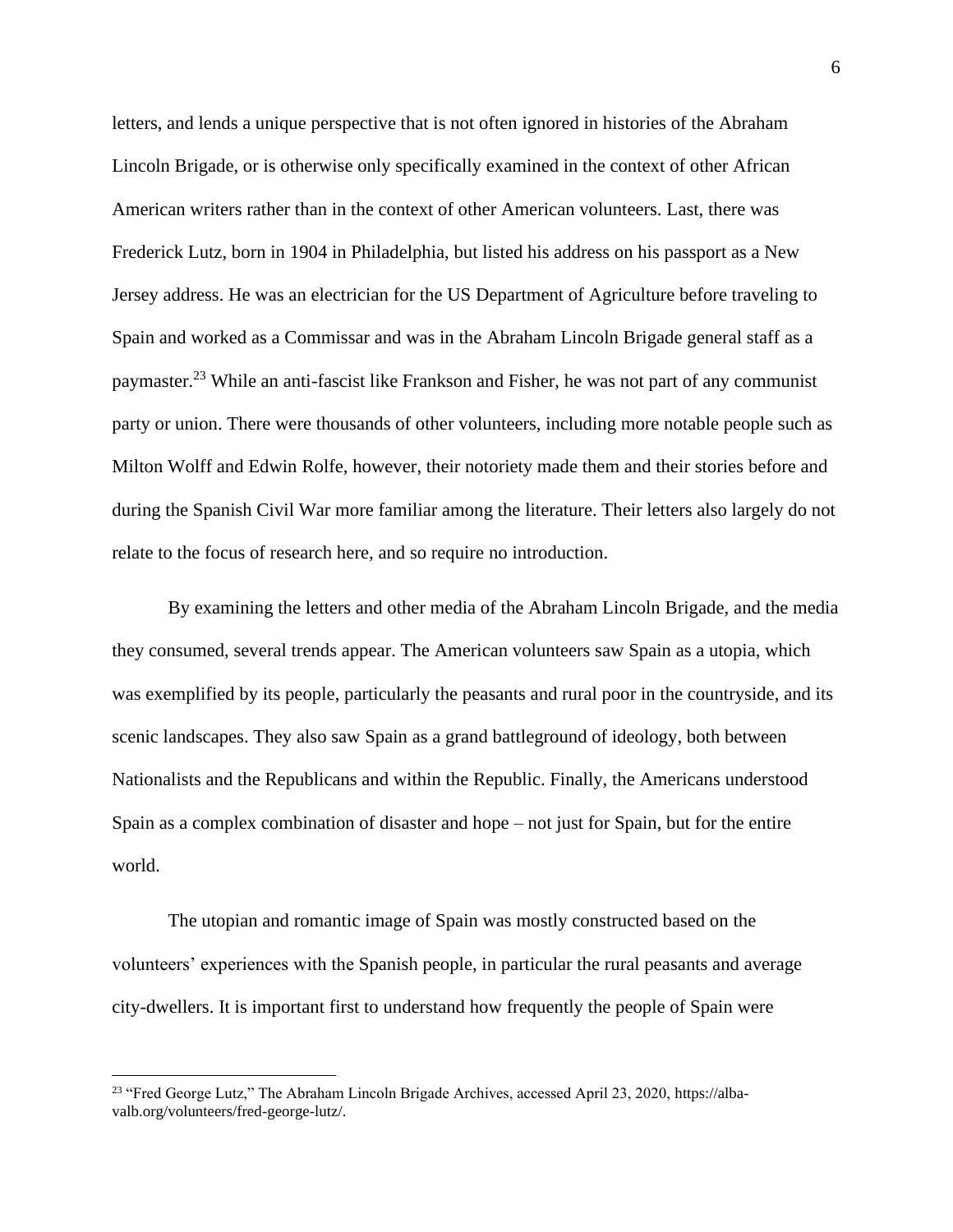discussed in the letters of the volunteers and in the writings of others, because in addition to lengthy descriptions of the beautiful Spanish countryside, American volunteers (and indeed other observers) were enthralled with the "average" Spanish man, woman, and child, and wrote about them at length. Ernest Arion, a friend of Harold Malofsky and an American volunteer, had nothing but praise for the people of the towns where he stayed. He mentioned in one letter how in one town, after the people grew familiar with the quartered soldiers, became "as warm and friendly" as the people in a previous town.<sup>24</sup> Similarly, American volunteer Harry Fisher wrote at length about the "friendly" nature of his interactions with the women and children of one town in which he quartered.<sup>25</sup> The volunteers wrote about their many experiences with the townspeople they lived with during their rest and transport periods. Similarly, other observers, such as journalists, also wrote at length about the people of Spain. Giovanna Dell'Orto, a scholar who wrote about Martha Gellhorn's war correspondence in the civil war and the Second World War, noted how Gellhorn described herself as someone who wrote about how the "big picture affects the little people."<sup>26</sup> Another scholar who examined journalists more broadly, David Deacon, also noted that among the journalists who wrote about the Spanish Republic and had sympathies for it, their sympathies were "unconditional" for the "ordinary people" of Spain.<sup>27</sup> The "ordinary" people within the Spanish Republic enthralled the foreign volunteers and journalists who

<sup>24</sup> Ernest Arion to Miriam Sigel, May 30, 1937, in *Abraham Lincoln Brigade Archives, ALBA Digital Library* ed. New York Heritage, accessed March 22, 2020.

https://cdm16694.contentdm.oclc.org/digital/collection/p15052coll1/search.

<sup>25</sup> Harry Fisher to "Sal" and "Hy" Johnson, Louise, Hickey, "Nat," Jack, "etc.", June 19, 1937, in *Madrid 1937*, ed. Nelson and Hendricks, 105.

<sup>26</sup> Giovanna Dell'Orto, "'Memory and Imagination are the Great Deterrents.': Martha Gellhorn at War as Correspondent and Literary Author," *Journal of American Culture* 27, no. 3 (September 2004): 309.

<sup>&</sup>lt;sup>27</sup> David Deacon, "Elective and Experiential Affinities: British and American Foreign Correspondents and the Spanish Civil War," *Journalism Studies* 9, no. 3 (June 2008): 399.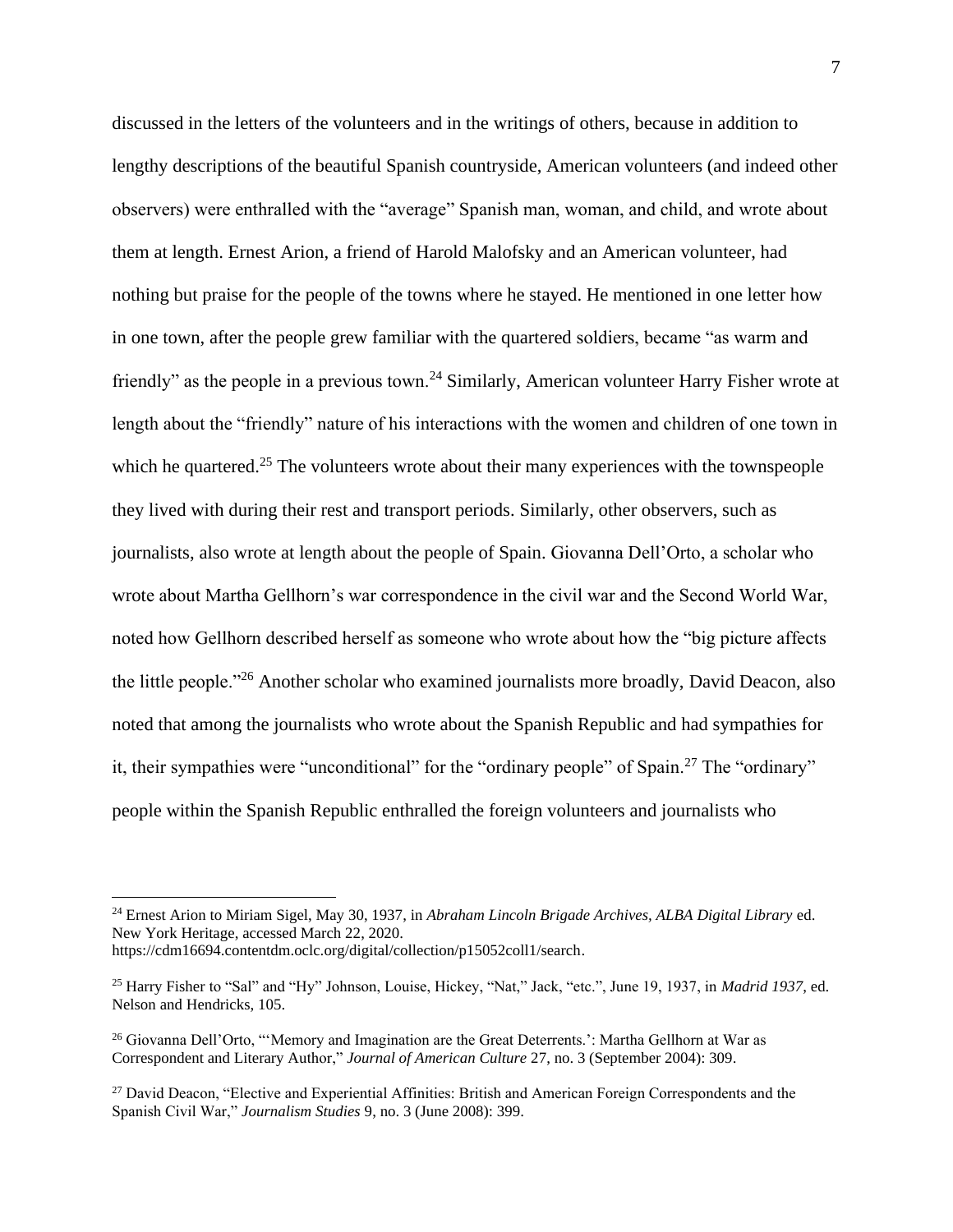interacted with and observed them. They provided a personal view into the civil war for the volunteers and observers and were perhaps easier to understand and sympathize with than the political ideologies their side fought for. Much like the landscapes, natural scenery, and small villages of Spain, the ubiquity of descriptions and anecdotes of the people of Spain warrants an analysis of how the American volunteers viewed the Spanish people.

The American volunteers had a romantic view of the Spanish people, especially the rural peasants. They understood them to be hardworking, virtuous, and sometimes extremely brave. There were differences between how they wrote about city dwellers and rural peasants, but in general they were written about in positive terms. The rural peasants were largely seen as industrious and virtuous, but also timid and culturally conservative. An example of these views is in the famous civil war documentary by Ernest Hemingway and others, *The Spanish Earth* (1937). The film begins with a series of shots of the landscape and Spanish peasants. The narrator describes the faces of the peasants who work the dry soil as "hard and dry from the sun."<sup>28</sup> The romantic imagery continued in letters from volunteers. Lee Royce, described the people of the town he quartered in as "extremely friendly" and that they made "strangers feel like old, intimate friends."<sup>29</sup> These quotes are just two examples of the general praise the American volunteers and observers alike had for the rural people of Spain and of the romantic image they provide of them – the image of land laborers and farmers who gladly embraced. Scholars also found this theme in civil war media and literature. Scholars Alex Vernon, Almudena Cros, and Peter Davis noted that *The Spanish Earth* tried to portray the people and town of Fuentidueña as

<sup>&</sup>lt;sup>28</sup> Joris Ivens, "The Spanish Earth," directed by Joris Ivens, 1937, documentary video, 1:22, accessed March 23, 2020, https://www.youtube.com/watch?v=MT8q6VAyTi8

<sup>29</sup> Lee Royce to "Hy" and "Sal," July 4, 1937, in *Madrid 1937*, ed. Nelson and Hendricks, 108.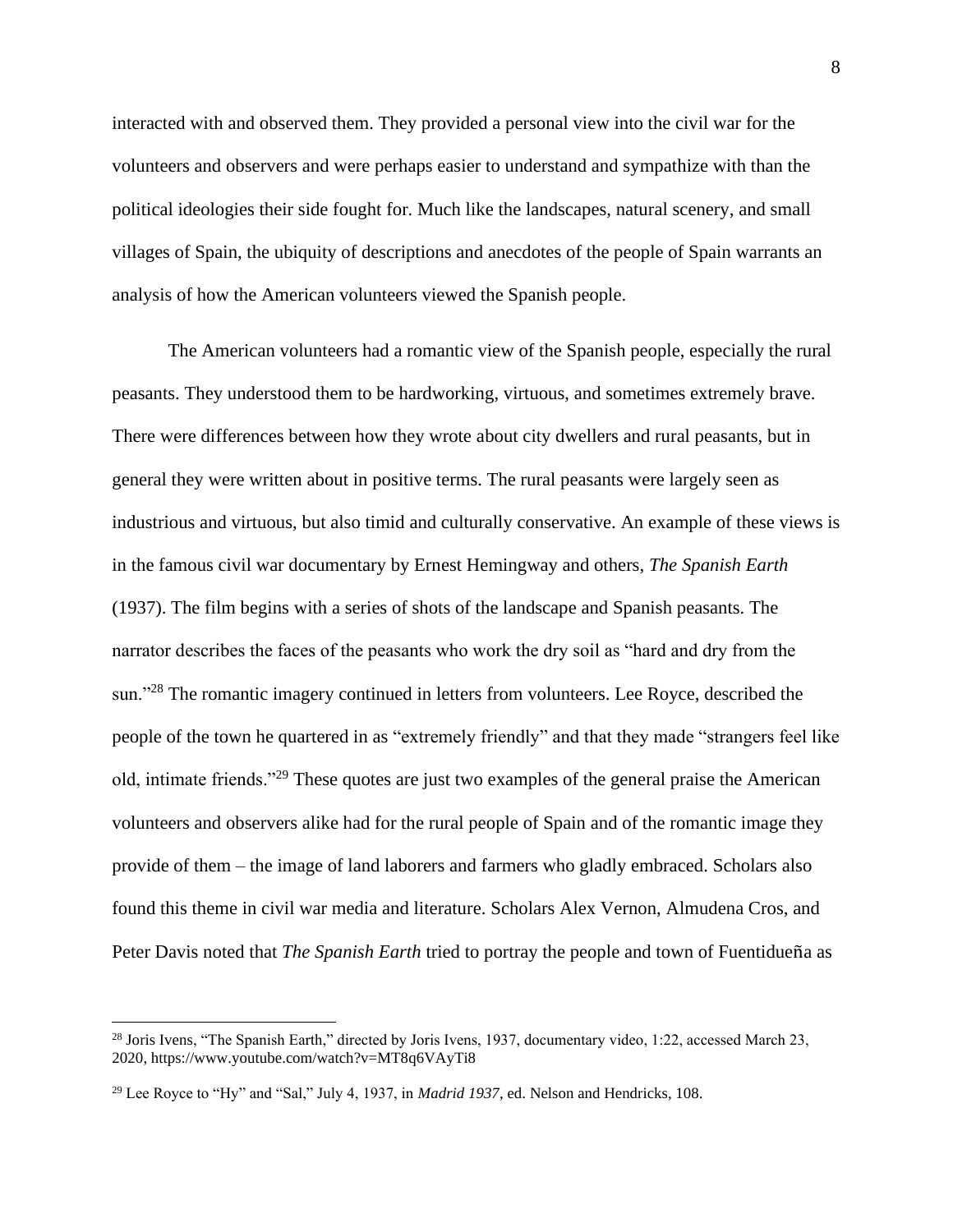"a pastoral haven untouched by the war."<sup>30</sup> Hemingway and Joris Ivens' attempt to portray the Spanish people as industrious, hearty, and agricultural reveals that the rural and romantic imagery of the Spanish countryside and people went beyond the American volunteers and permeated the thoughts of even the non-combat observers. American literary observers, such as Langston Hughes, further perpetuated this image of the accepting and inviting Spaniard, though his perception encompasses all Spanish people rather than just the rural peasants. According to historian James Fountain, Hughes wrote extensively about his comparatively better treatment in Spain than in America due to his race. Fountain noted that, for Hughes, Spain was a place in which "black and white people could interact as equals" and spoke highly of Spain and his ability to interact with Spaniards in at least Republican held territory without fear of racial prejudice.<sup>31</sup> His poem "Postcard From Spain" demonstrates Hughes' optimism, as he wrote that "Folks over here don't treat me/Like white folks used to" in America.<sup>32</sup> Indeed, for many American volunteers and observers, the Spanish people, especially the rural peasants, were welcoming and hardworking, which played a key role in their understanding of Spain as a romantic utopia where the people were friendly, and the Americans could befriend a virtuous people.

The romantic image of the Spanish people also extended to the city dwellers of Spain, especially those in Madrid. Praise and positive descriptions of Spanish people in urban areas is perhaps even more ubiquitous among volunteers and observers than descriptions of the rural

<sup>30</sup> Alex Vernon, Almudena Cros, and Peter Davis, "*The Spanish* Earth and the Non-Nonfiction War Film," *The Hemingway Review* 34, no. 1 (Fall 2014): 38.

<sup>&</sup>lt;sup>31</sup> James Fountain, "The Notion of Crusade in British and American Literary Responses to the Spanish Civil War," *Journal of Transatlantic* Studies 7, no. 2 (June 2009): 140.

<sup>&</sup>lt;sup>32</sup> Langston Hughes, "Postcard from Spain," poem, 1938, quoted in Fountain, "The Notion of Crusade in British and American Literary Responses to the Spanish Civil War," 140.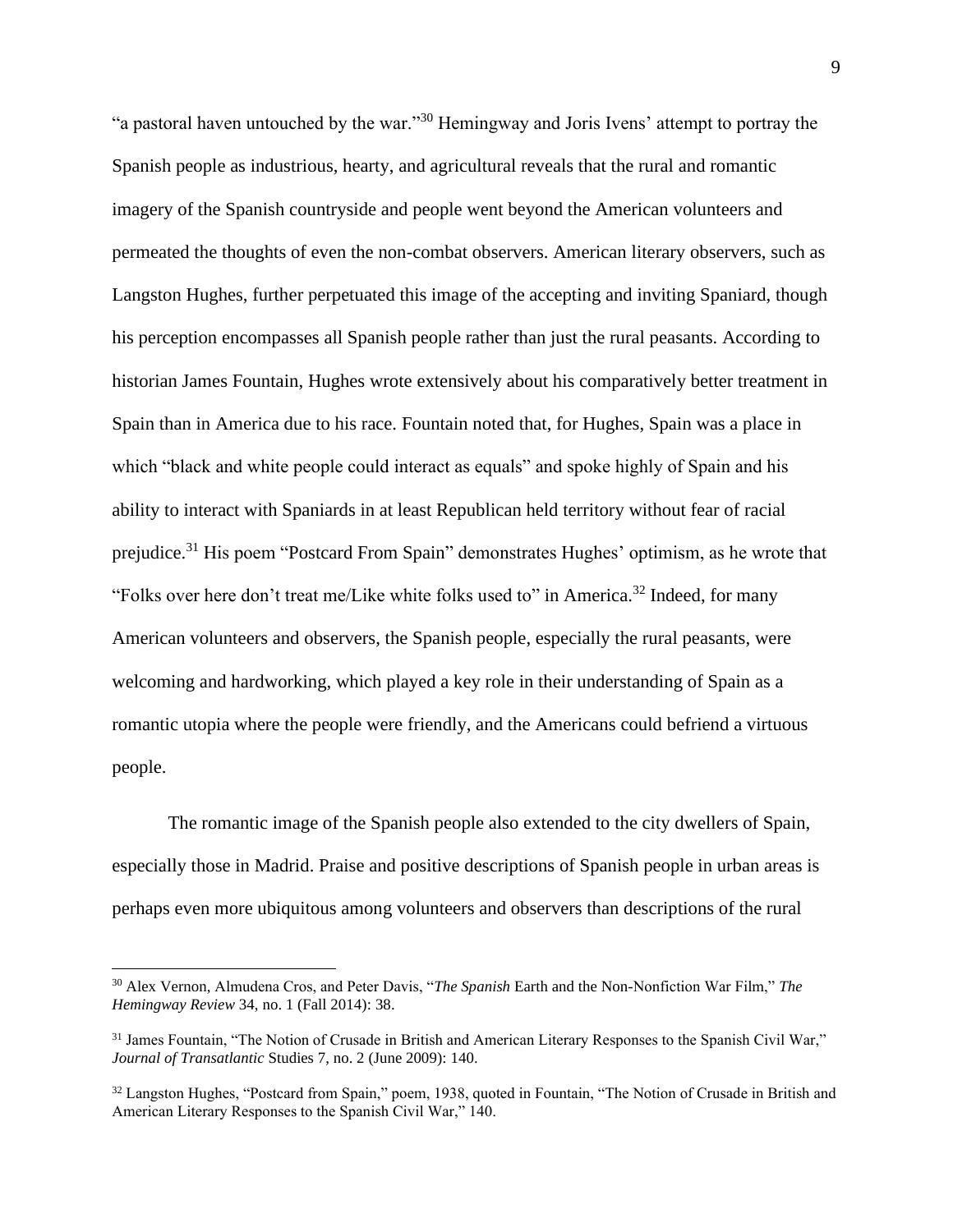villagers or town dwellers due to Madrid's central location. Spanish city-dwellers were also highly praised by the volunteers and non-combat observers, though for different reasons. While the Spanish people of the rural areas were industrious and welcoming, the people of Madrid and other urban areas were tenacious and persevered through even the worst of the Nationalists' bombing and artillery fire. American volunteer Mildred Rackley wrote a letter home noting the feeling she felt seeing the people of Madrid. She noted that people were still in high spirits and remarked that their morale was "superb – invincible, triumphant" and that despite rations and fighting just outside the city "life goes on as if no war existed."<sup>33</sup> A letter from Harry Fisher provided a vivid, amusing, and inspiring anecdote as well. He noted that on one night people had been singing in the street for a while. Even as shelling began and pounded the city, instead of the people stopping and seeking shelter, their singing became "more spirited, louder."<sup>34</sup> The soldiers of the Abraham Lincoln Brigade were absolutely inspired by the people's tenacity and wrote extensively about it. It caught not only their attention but the attention and admiration of many journalists who were sent to Spain to write about the Civil War. According to David Deacon, the foreign journalists would "time and again" in their accounts praise the "bravery, hospitality, optimism, and stoicism of the ordinary people" they saw and met.<sup>35</sup> The Spaniards of Madrid and other urban centers played a role in the utopian and romantic image the volunteers had for Spain. For the volunteers, its people played the leading role in why Spain was worth fighting for, and why it was a paradise, at least according to the Republicans. Despite the destruction and war that they faced, the people of the small villages and towns remained productive and enthusiastic, and

<sup>33</sup> Mildred Rackley to "Bobbie," February 8, 1937, in *Madrid 1937*, ed. Nelson and Hendricks, 280.

<sup>34</sup> Harry Fisher to "Sal," "Hy," and Louise, June 29, 1937, in *Madrid 1937*, ed. Nelson and Hendricks, 284.

<sup>35</sup> Deacon, "Elective and Experiential Affinities," 398.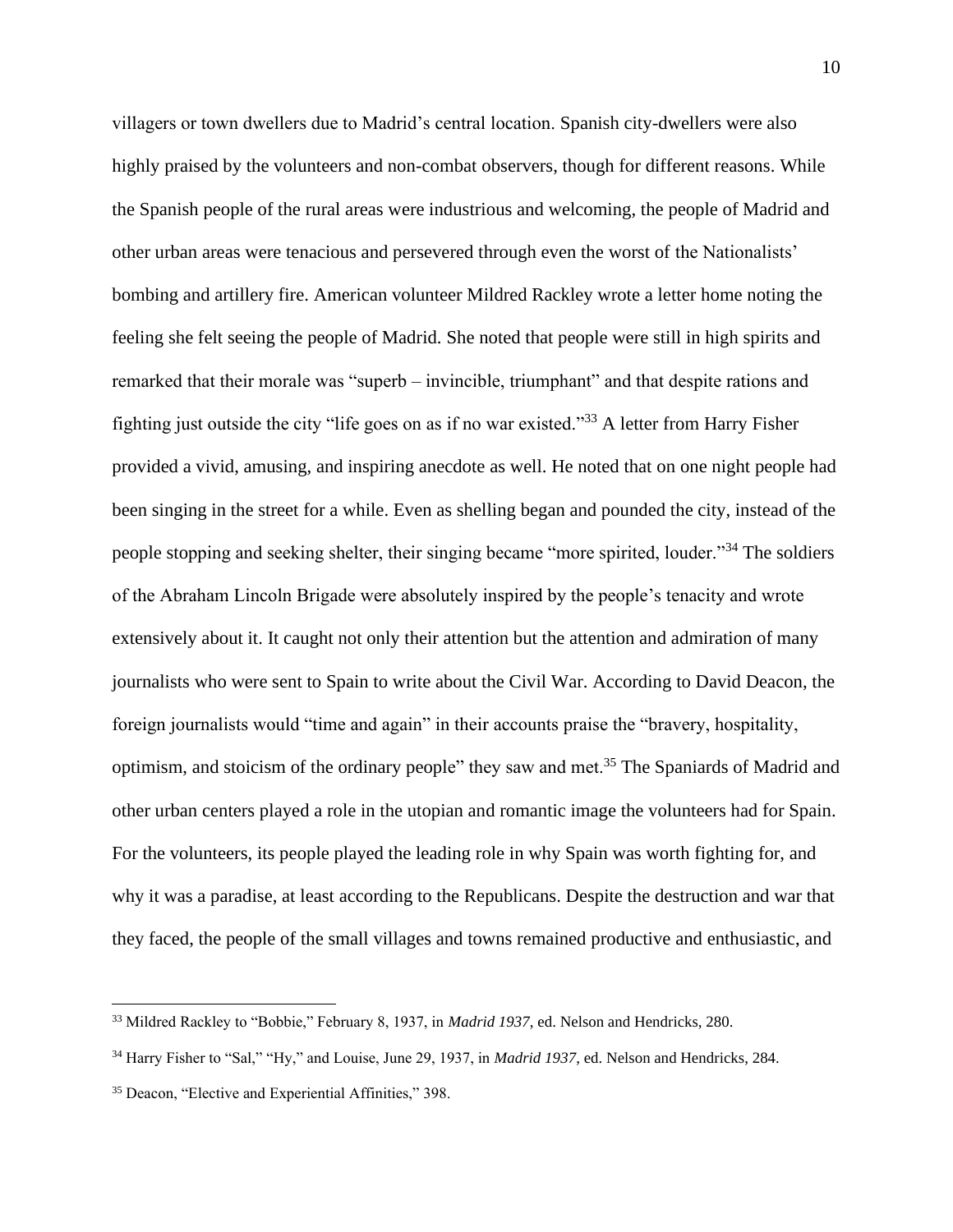the people of the cities remained tenacious and optimistic – two desirable characteristics for headstrong and war-weary volunteers and for inspired and curious observers, journalists and poets alike.

The volunteers do not mention specific groups of people except for women. Women, particularly young women, are frequently featured in the letters they wrote and they focused on those women's sexuality. Fisher wrote about a gathering a small town the people had while the volunteers visited and mentioned how he was staring at the breasts of two young women who stopped to see the volunteers.<sup>36</sup> How welcome the staring was by the young women is a conversation beyond the scope of this analysis, but his anecdote reveals how Spanish women were viewed as sexually suggestive and sexually available among the American volunteers. A letter from Malofsky further exemplifies this pattern, in which he wrote on a tangent about the women he saw and refers to them as "babies." He fetishized the women, called them "exotic" and mentioned how he and the other volunteers were ordered to keep their "hands off!"<sup>37</sup> The sexualization of Spanish women was not kept to the volunteers' letters and the perception seeped into literary works as well. Literary scholar Emily R. Sharpe notes in her study of North American Jewish romance novels that the plots of most North American romance novels on the Spanish Civil War, center around a North American soldier falling in love with a foreign women only for that romance to end as a sacrifice to the international cause.<sup>38</sup> Even widely recognized

<sup>36</sup> Harry Fisher to "Sal" and "Hy" Johnson, Louise, Hickey, "Nat," Jack, "etc.", June 19, 1937, in *Madrid 1937*, ed. Nelson and Hendricks, 106.

<sup>37</sup> Harry Malofsky to Julius Blickstein, May 26, 1937, in *Abraham Lincoln Brigade Archives, ALBA Digital Library* ed. New York Heritage, accessed March 21, 2020.

https://cdm16694.contentdm.oclc.org/digital/collection/p15052coll1/search.

<sup>38</sup> Emily R. Sharpe, "Traitors in Love: The Spanish Civil War Romance Novel in Jewish North America," *Studies in American Jewish Literature* 35, no. 2 (2016): 149.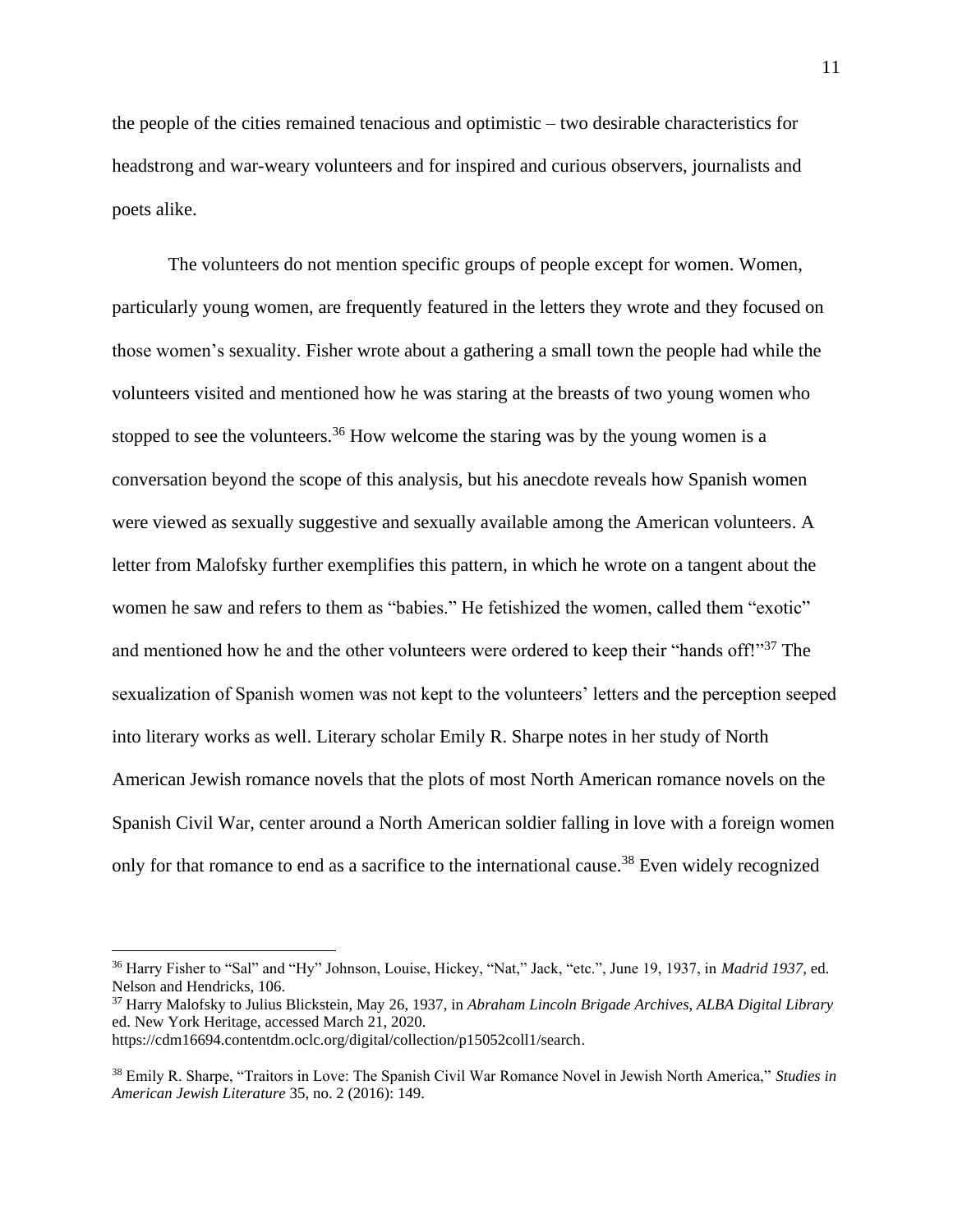authors like Ernest Hemingway portrayed women in a sexual perspective. According to literary scholar Lisa Jackson-Schebetta, his book *The Fifth Column* features Dorothy Bridges, the book's main female character. Jackson-Schebetta describes Madrid as "only a background" to Dorothy's "social games and sexual adventures" involving the main character Philip Rawlings.<sup>39</sup> In addition to the Spanish people seen generally as welcoming, hardy, industrious, and brave, the only group the volunteers describe with more detail are young women who are frequently described in a sexual manner. For the volunteers, these utopian people were not only platonic comrades but sexually-desirable women.

American volunteers also constructed their utopian understanding of Spain through their descriptions of the natural scenery, landscapes, and cities they saw during their service and time away from the front. The landscapes are described in better detail and quality than the cities, but both contribute to their romantic understanding of Spain. In general, the volunteers passionately admired the landscapes they saw while in the countryside. One vivid example came from a volunteer named Cecil Cole in January of 1938. He wrote about a village in the countryside which looked like it was "painted on a backdrop of some old world state setting," describing the scenery as "really stupendous" and that it would make for "a marvelous setting for a movie."<sup>40</sup> Another volunteer, Harry Malofsky, praises the Spanish landscape at length when describing his motivation for continuing to fight with the Republicans. He wrote that there were "too many beautiful landscapes," orange trees, fields of clay, and cities with "big great magnificent ancien

<sup>39</sup> Lisa Jackson-Schebetta, "Between the Language and Silence of War: Martha Gellhorn and the Female Characters of Hemingway's *The Fifth Column*," *Modern Drama* 53, no. 1 (Spring 2010): 59.

<sup>40</sup> Cecil Cole to "Jeff," January 1, 1938, in *Madrid 1937*, ed. Nelson and Hendricks, 124.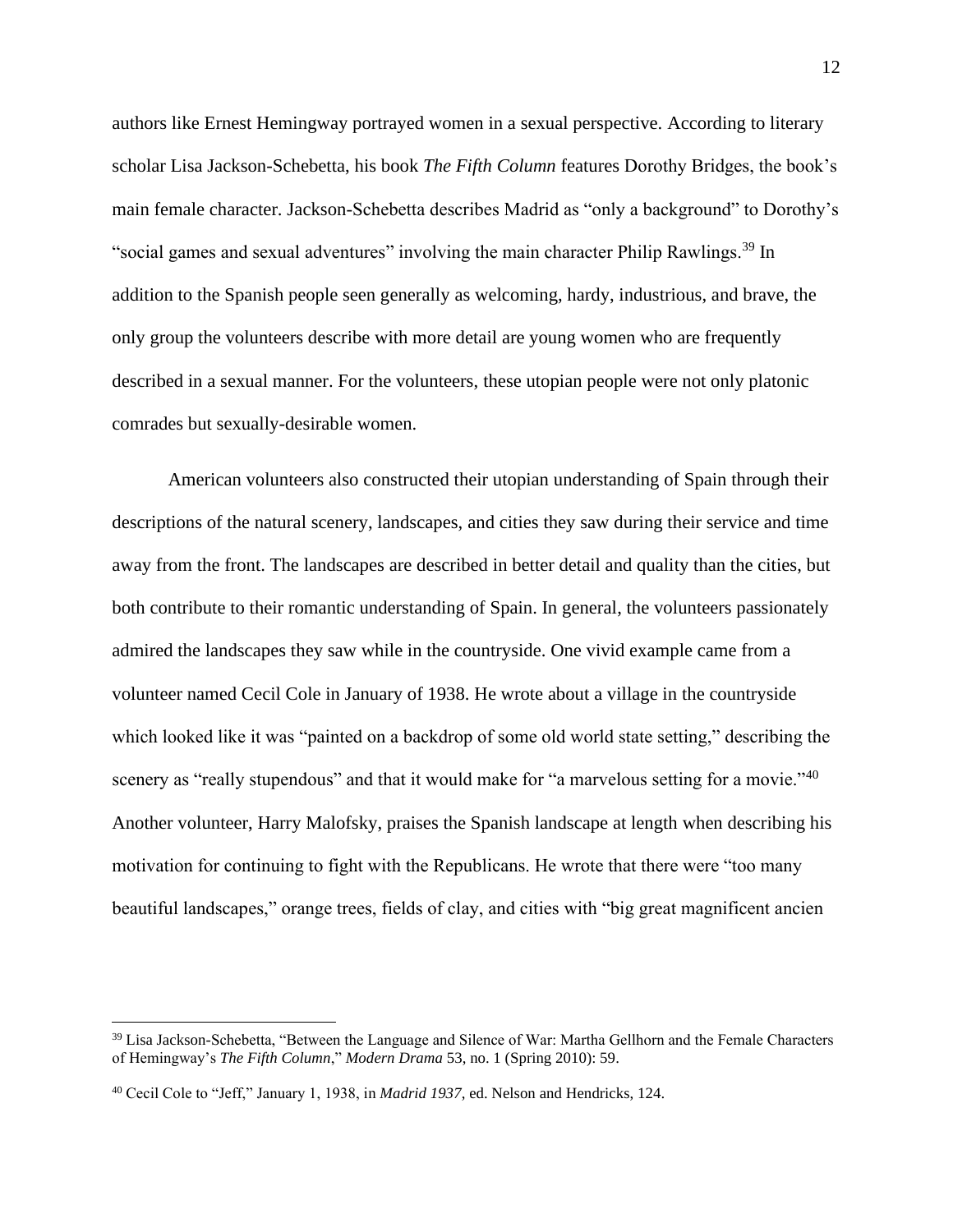[sic] architecture" to give up to the Nationalists.<sup>41</sup> These two quotes are just a few examples of awe the volunteers expressed for the scenery and landscapes of Spain. The ubiquity of these descriptions raises the question of why so much attention would be put on the natural scenery of Spain. Beyond simply just the desire to chronicle of natural beauty in an otherwise war-torn country, scholar Jane Hanley, who wrote about an Australian nurse who volunteered in the civil war, provides a reason for why the volunteers focused so heavily on the landscapes. She notes that part of the international image of Spain, as seen by foreigners who traveled there, was a country that lived in a "romantic pastoral fantasy" and was a "land of abundance."<sup>42</sup> Her analysis indicates that landscapes and scenery were as much a part of the volunteer experience as the war was. Because of the expectation that Spain was a "romantic pastoral fantasy," foreigners who ventured to the countryside would look for, and indeed would find, scenes that fit their expectations.

The American volunteers understood Spain as a utopia in part through its picturesque landscapes, and furthermore, understood those landscapes and small towns as sanctuaries for the volunteers to return to in their time away from the front. The writings and other media by the American volunteers indicate they saw the natural scenery as places of comfort and relative safety. In addition to the examples above, which demonstrate the volunteers' fondness for Spanish landscape, the fondness and peaceful imagery extended to smaller towns as well. American volunteer Frederick Lutz noted how in the small town he was

<sup>41</sup> Harry Malofsky to Julius Blickstein, April 1, 1937, in *Abraham Lincoln Brigade Archives, ALBA Digital Library* ed. New York Heritage, accessed March 21, 2020. https://cdm16694.contentdm.oclc.org/digital/collection/p15052coll1/search.

 $42$  Jane Hanley, "The Tourist Gaze in the Spanish Civil War: Agnes Hodgson Between Surgery and Spectacle," *College Literature* 43, no. 1 (Winter 2016): 209.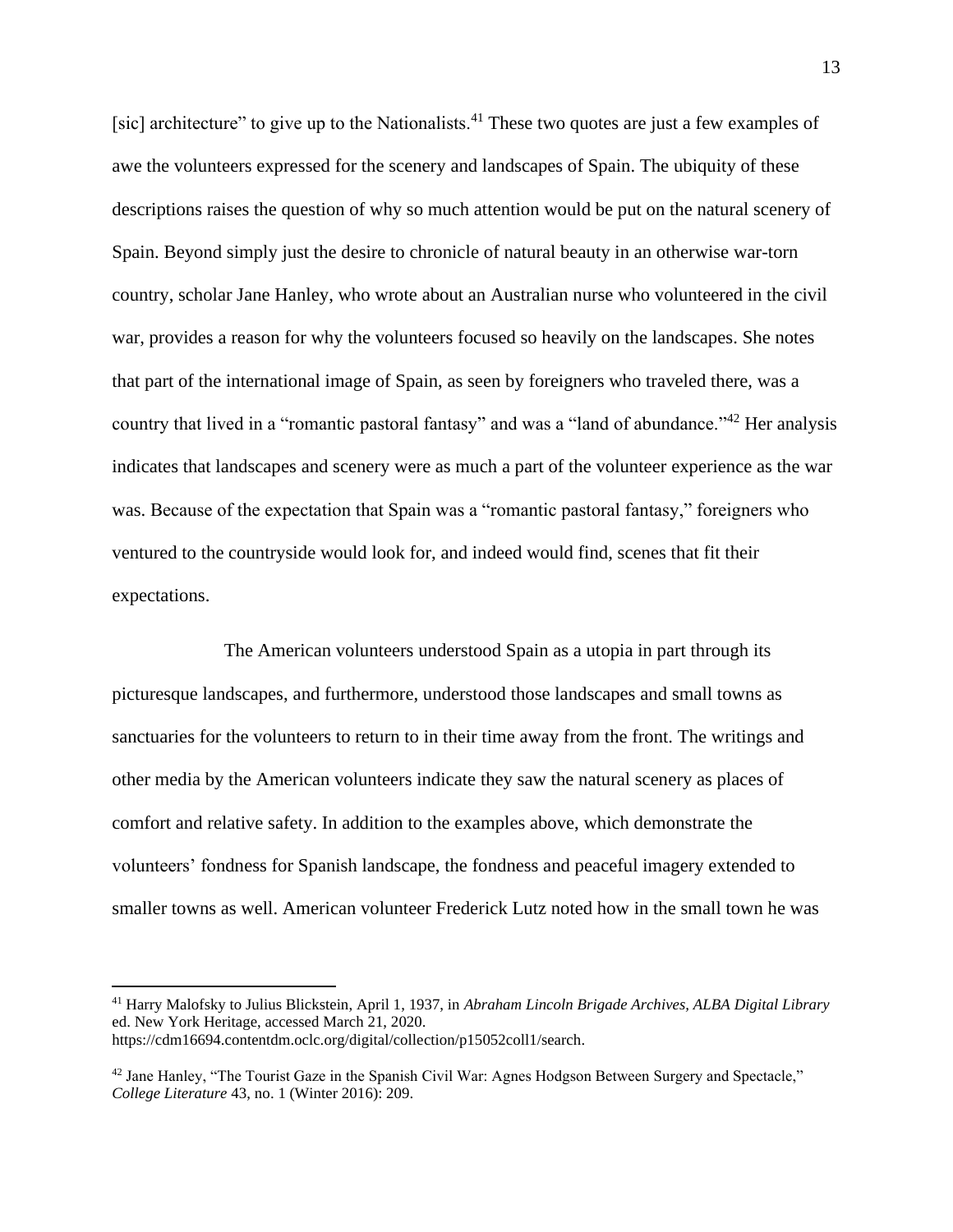in, he had a view of peaceful landscape and a peaceful, though bustling, small town scene with people going about their day.<sup>43</sup> He then explained how he and the other volunteers he traveled with provided entertainment for the townspeople, including providing a "fiesta to the kids."<sup>44</sup> While these examples do not necessarily portray the volunteer's love of the landscape, though he certainly made detailed accounts of his view from his living quarters, they do provide a sense that the sparsely populated areas and the landscapes were sanctuaries for the volunteers, where they could simply relax in their time away from the front. The relaxation contrasted with the lengthy and difficult effort they put in at the front. According to Carroll, the casualties from Jarama nearly overran the army medical system in place there. After the fighting began, within hours "bleeding men filled all beds in the hospital," and blood was in so short supply that nurses "opened their own veins" to transfuse blood to the dying.<sup>45</sup> Hochschild provides some detail of the death and destruction at Jarama, stating "only 125 out of the battalion's 400 riflemen had not been wounded or killed" due to the Nationalists outnumbering them and a "relentless pounding" of artillery.<sup>46</sup> It is no surprise, then, that when the soldiers were on leave to rest and recuperate, they focused on the people and places that distracted them from the losses they received so far. Jarama was a deadly battlefield, and the volunteers gladly accepted a chance to rest their bodies and minds by leaving for beautiful landscapes and welcoming people.

The more populated cities and towns of Spain, most notably Madrid, are also frequently described in the writings of the American volunteers; however, the descriptions of the cities

<sup>43</sup> Frederick Lutz to Shirley Gottlieb, June 16, 1937, in *Madrid 1937*, ed. Nelson and Hendricks, 103.

<sup>44</sup> Frederick Lutz to Shirley Gottlieb, June 16, 1937, in *Madrid 1937*, ed. Nelson and Hendricks, 105.

<sup>45</sup> Carroll, *The Odyssey of the Abraham Lincoln Brigade*, 104.

<sup>46</sup> Hochschild, *Spain in Our Hearts*, 107.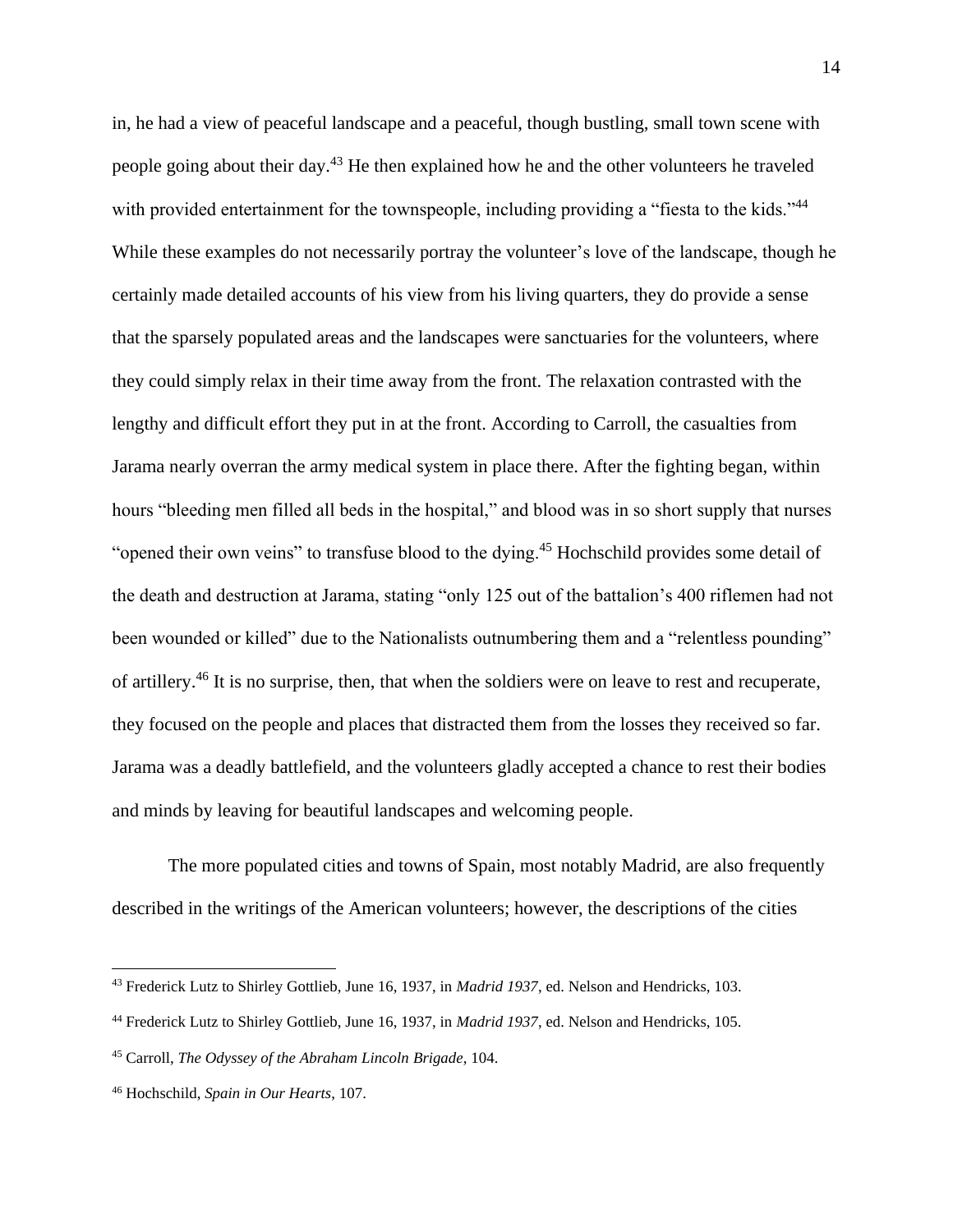differ from the descriptions of the landscape. Since Madrid was near the front lines of the war, it received its fair share of shelling from the Nationalist. One volunteer, Edwin Rolfe, noted that despite the beauty of the city its face was "badly scarred."<sup>47</sup> Many other descriptions from these soldiers of Madrid maintain a sense of beauty, and do not merely linger on the destruction the city has faced. Milton Wolff, another American volunteer, noted that despite Madrid's scars, the city was still beautiful and full of detail, noting the "black and gleaming" boulevards and the side streets "teaming with people."<sup>48</sup> Wolff's description does not explicitly speak of the city's beautiful scenery, but it does represent yet another way in which the soldiers could not help but write about the landscape, in this case the city landscape, in great detail. Other scholars have also noted the frequency of which cityscapes were used in writings of other observers, such as journalists, though their descriptions were not nearly as flattering. Their descriptions of the city not only focused on descriptions of the landscape, but also included the emotional impact that living in a war-battered city incurred. According to Noël Valis, a scholar who wrote about how American women journalists wrote about the civil war, the destruction seen in Madrid took up a more central point in their literature than it did for the American volunteers. She noted that for some women journalists like Martha Gellhorn, a prolific war journalist who covered the civil war and the Second World War, the war was everywhere, and its destruction was everywhere. The walls of Hotel Florida, her residence in Madrid, "shook daily" due to the civilian bombing Gellhorn could not escape the bombing and other violent reminders that Spain was embroiled in war, and that sense of inescapability pervaded her works such as "Only the Shells Whine."<sup>49</sup> The

<sup>47</sup> Edwin Rolfe to Mary Rolfe, July 26, 1937, in *Madrid 1937*, ed. Nelson and Hendricks, 287.

<sup>48</sup> Milton Wolff to Ann Lenore, August 14, 1937, in *Madrid 1937*, ed. Nelson and Hendricks, 282.

<sup>49</sup> Noël Valis, "'From the Face of My Memory': How American Women Journalists Covered the Spanish Civil War," *Society* 54, no. 6 (December 2017): 551.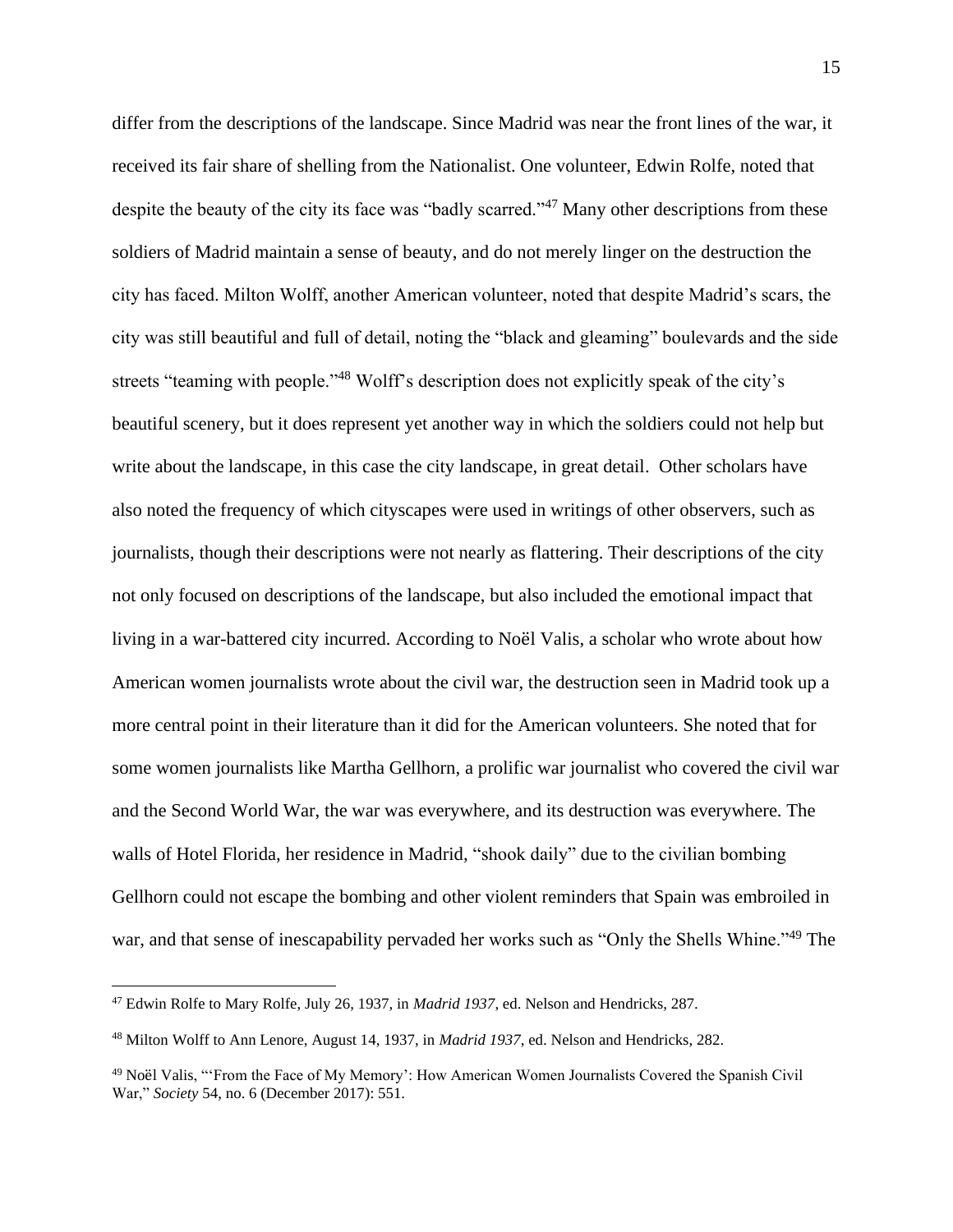ubiquity of landscapes and cities to describe Spain in American volunteers' letters, and indeed the literature of other observers, demonstrates that, along with countryside landscapes, American volunteers and non-combatants, Spain was a country of places, and its cities and landscapes greatly moved them emotionally.

In the eyes of the volunteers, the paradise, however, was marred by the attempts of political enemies to destroy Spain, its people, and its democracy. While they understood Spain as a paradise, they also understood it as a paradise under siege by outside forces, most notably the Nationalists but also forces from within, such as "Trotskyites."<sup>50</sup> The language and imagery that the volunteers use in their letters also highlight the view of a country embroiled in revolution and on the brink of death – not just of Spain and its people, but also the people across Europe and the world. One volunteer, Lawrence Kleidman, was utterly swept into the fervor and drama of the war. He wrote that the people of Spain were "rolling towards their revolutionary destiny like one man."<sup>51</sup> The view that the war was a revolution for the people combined with the view that the war was a fight for the very life of a democratic Spain and its people. Perhaps no volunteer wrote their perspective in this manner as vividly as Canute Frankson who wrote that, while talking with a group of children, they said they experienced horrific conditions. They lived under a "fear of air raids" and, unfortunately, had experience with "machine gun and rifle fire in street-fighting" when the war started.<sup>52</sup> For the volunteers, the war was about life and death, revolution and a

 $50$  For simplicity's sake, I will use the term "Trotskyite(s)," not only because it is a single word to refer to a complex political ideology, but also because it is how the volunteers refer to them, and using two different words to refer to one group could lead to confusion.

<sup>51</sup> Lee Royce to "Family," December 18, 1937, in *Madrid 1937*, ed. Nelson and Hendricks, 123. "Family" is in quotes here because it is unclear whether he means a biological family or a family in the sense of close friendship.

<sup>52</sup> Canute Frankson to "Dearest" and "Sal," July 4, 1937, in *Madrid 1937*, ed. Nelson and Hendricks, 108.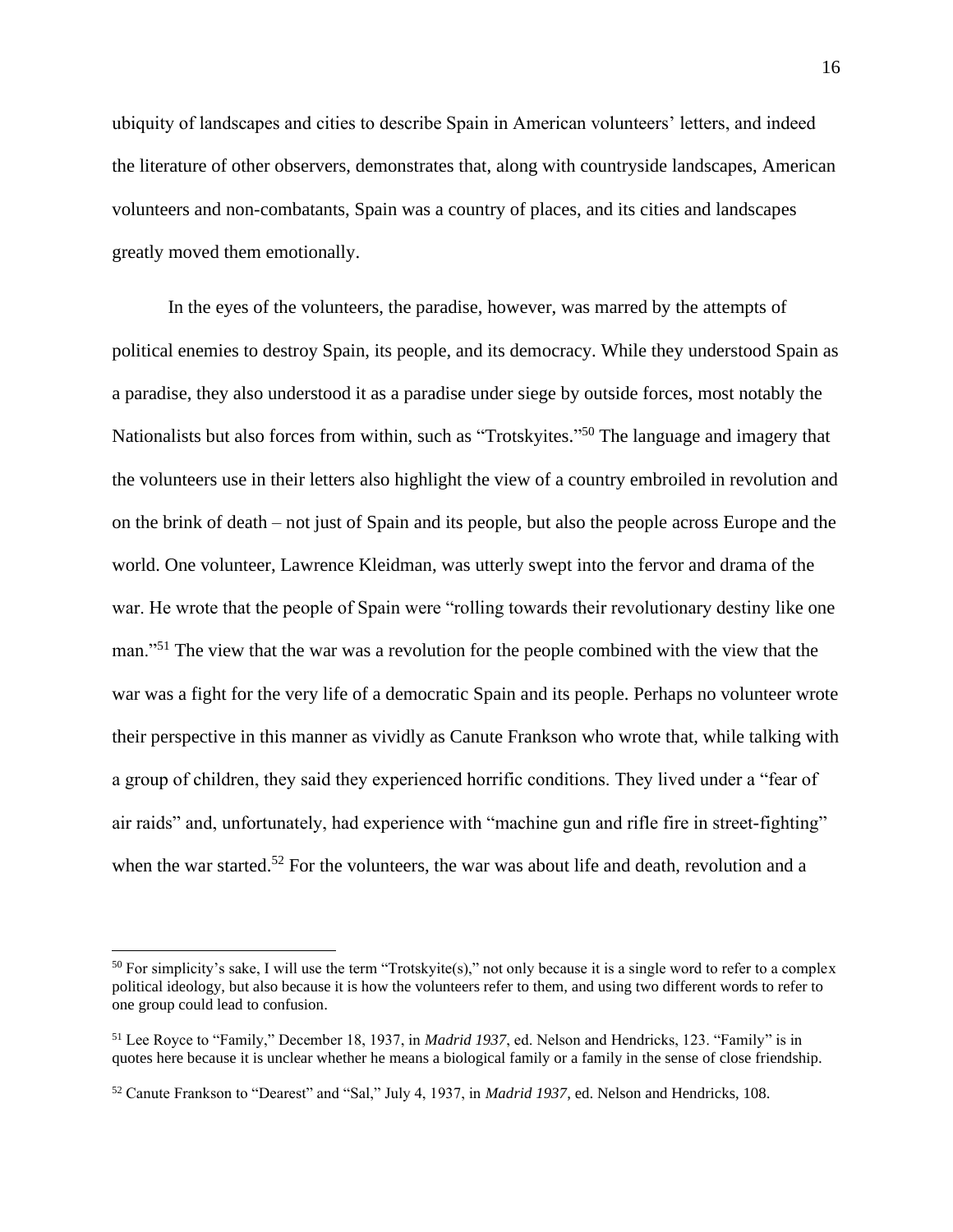threat to that revolution, and about what the world might face as a result of the war. Scholar Emily Sharpe examined the works of Langston Hughes and John A. Williams and notes that for these authors the war was, in part, not just an attempt to save Spain from fascism but a "struggle to end European fascism."<sup>53</sup> According to Paul Preston, even for non-combatants the war meant more than just fighting for Spain. He quotes a long excerpt from a 1966 letter that journalist Josephine Herbst where she said she came to the realization upon leaving Barcelona that World War II was inevitable after the defeat of the Spanish Republic, writing in part that she "couldn't connect with anything or feel that it [the war] meant anything" and that, from her perspective in Toulouse after leaving Spain "though the war had not yet ended, [she] knew it would end and with defeat" and that another war was inevitable.<sup>54</sup>

The volunteers saw Spain, and by extension Europe and the world, as under threat, specifically from political opponents such as fascists and Trotskyites. A letter from volunteer Frederick Lutz described the hiatus of the Lincoln Battalion as temporary rest and that it will return to "free this country [Spain] and its most likeable people" from the "cruel and murderous grasp of the fascist bandits of Italy and Germany."<sup>55</sup> A perhaps unexpected enemy, as alluded to above, were Trotskyites. American volunteer Lee Royce made his disdain for Trotskyites in a letter to friends back home. He wrote that while most people in most cities and towns welcomed the International Brigades, there was an "element that agitates" against them. He claims that

<sup>53</sup> Emily R. Sharpe, "Tracing Morocco: Post Colonialism and Spanish Civil War Literature," *Ariel* 49, no. 2/3 (Spring 2018): 91.

<sup>54</sup> Josephine Herbst to Mary and Neal Daniels, February 17, 1966, quoted in Paul Preston, "Censorship and Commitment: Foreign Correspondents in the Spanish Civil War," *International Journal of Iberian Studies* 20, no. 3 (2007): 240.

<sup>55</sup> Frederick Lutz to Shirley Gottlieb, June 16, 1937, in *Madrid 1937*, ed. Nelson and Hendricks, 104.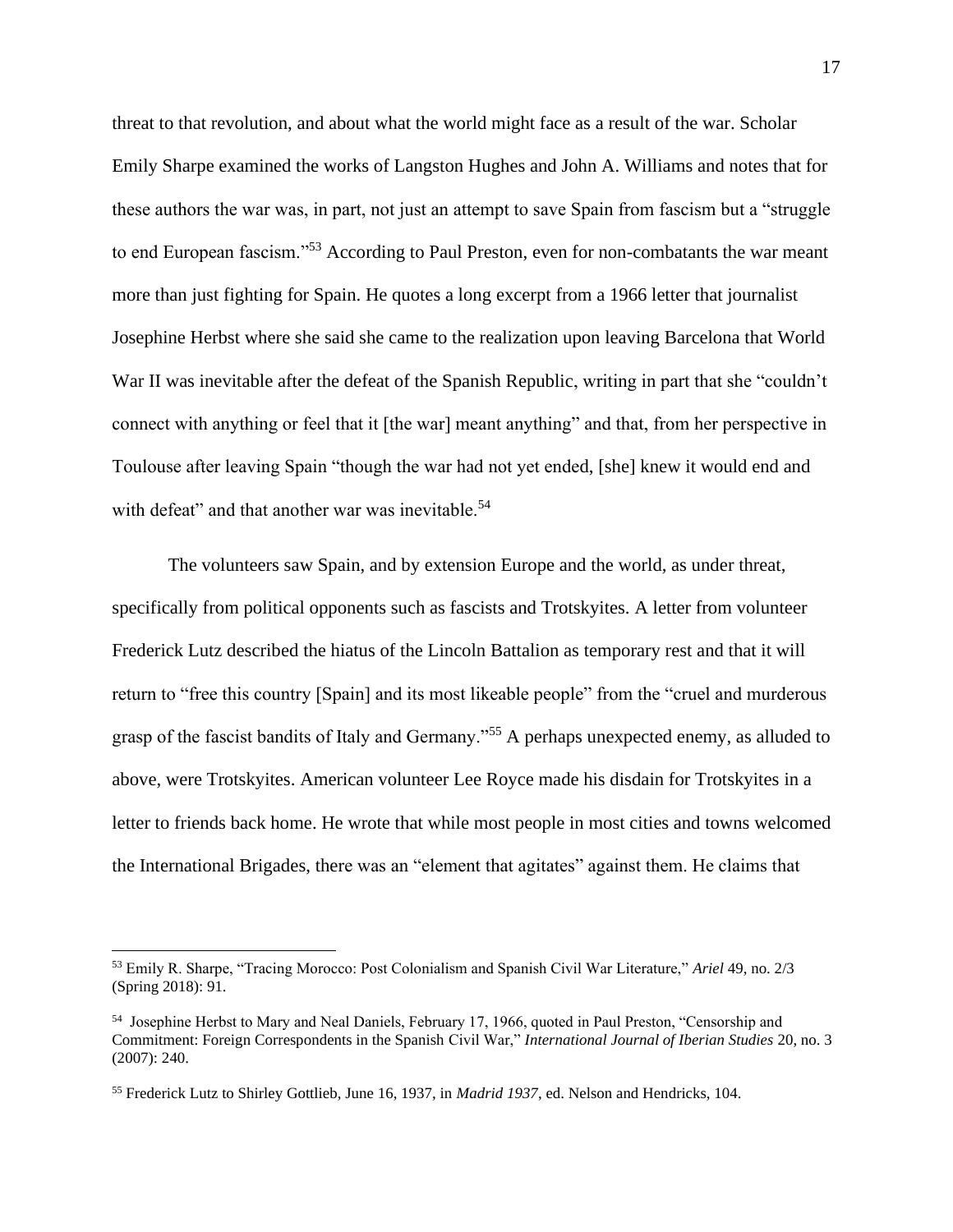these people were mostly "Trotskyites and Fascist sympathizers" who claimed the volunteers had come to "eat off the Spanish people."<sup>56</sup> The pairing of the Nationalists and the Trotskyites, while odd, indicates the animosity felt by the American volunteers against both groups. The comparison turns the seemingly allied ideology of Trotskyite Communism into a threat similar to the fascist Nationalists. It is not difficult to see the Nationalists as an "evil" force in the Spanish Civil War. According to Deacon, journalists, who were ostensibly politically neutral in regard to their reporting, were nonetheless "deeply shocked" by Nationalist leaders' anti-poor rhetoric and violent and "savage" actions they condoned.<sup>57</sup> It is perhaps more difficult to see the Trotskyites as villains, although few people outside the Popular Front were sympathetic to the "fringe" or "extremist" elements of the coalition. Communist party newspapers mostly adhered to party lines of denouncing the Trotskyites, which is expected, but the liberal and left-wing journalists generally depicted the "radical components" of the Popular Front as "impotent, misguided, lawless and deceitful" and welcomed the Communist influence as "more effective" against the Nationalists and even "more democratic" than the "fringe" counterparts, such as the anarchists.<sup>58</sup> These "radical" groups within the Popular Front had few friends in the war, though it would be unfair to say they had no support. In the realm of international literature and culture, they enjoyed some good will from fellow anti-fascists. Historian Peter Monteath notes that in the 1937 Writer's Congress, a series of meetings meant to establish a unified literary culture, despite the criticisms barraged at anarchists and the *Partido Obrero de Unificaci*́*n Marxista* (POUM) by mainstream and Stalinist communists, these groups had "widespread support or at least

<sup>56</sup> Lee Royce to "Hy" and "Sal," July 4, 1937, in *Madrid 1937*, ed. Nelson and Hendricks, 108.

<sup>57</sup> Deacon, "Elective and Experiential Affinities," 398.

<sup>58</sup> Deacon, "Elective and Experiential Affinities," 399.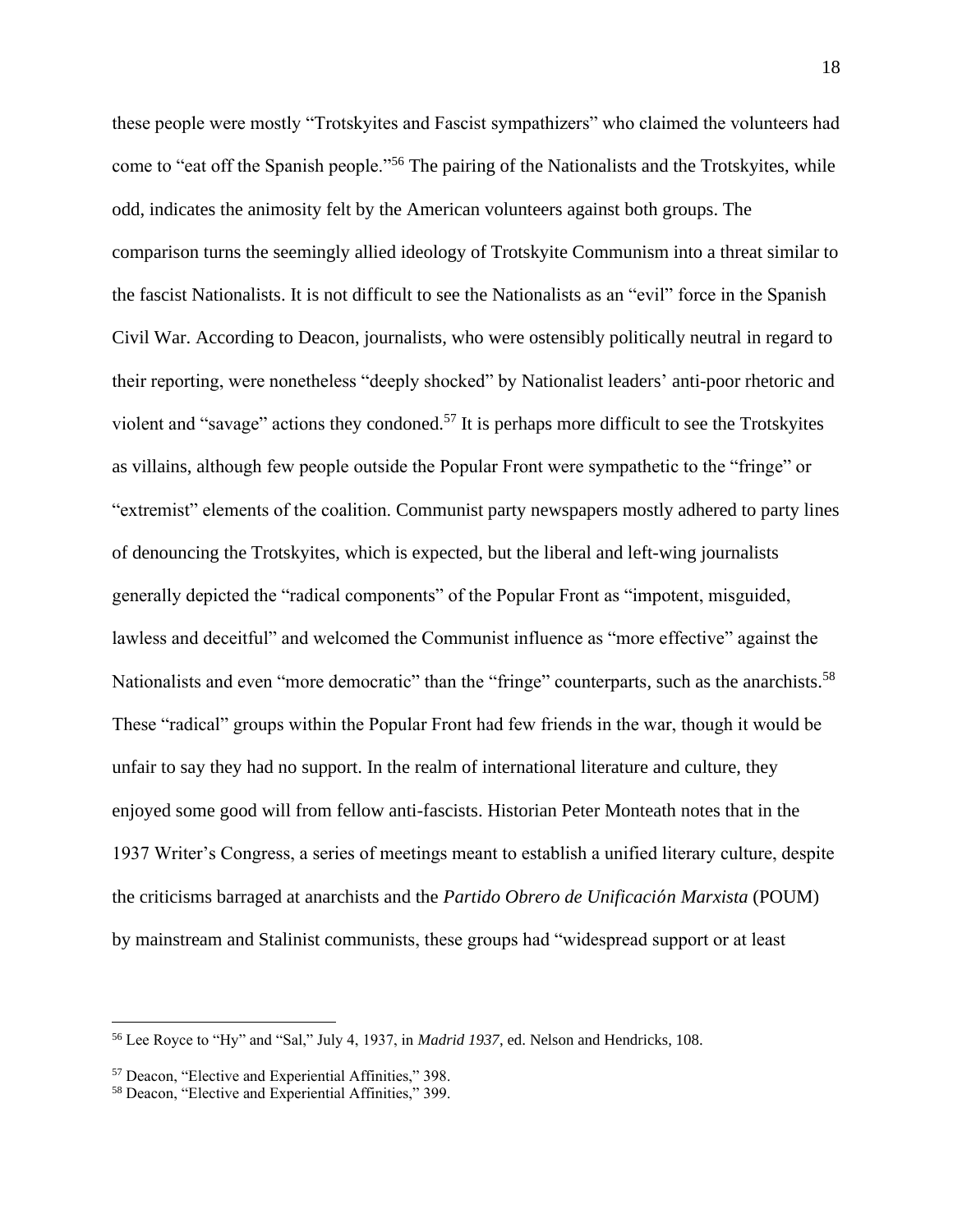sympathy among the non-communist Left" factions of the Writer's Congress.<sup>59</sup> Even among the American volunteers there were a handful who hoped for unity among the anti-fascist groups. Fisher wrote that, behind the barricades of Madrid, "political differences would disappear" and that "Democrat, Socialist, and Communist" would fight together.<sup>60</sup> It is worth noting, however, that even in this letter supporting the idea of political unity, anarchists and Trotskyites are not named. Despite the good will that some of the volunteers and that most of the writers and other literary figures felt towards the POUM and anarchists, groups seen as Trotskyist found very little sympathy among the American volunteer.

Some of their despair, however, also came from the political conflicts that engulfed Spain in this time. Spain was, as previously examined, a political battleground, and as such was unforgiving and frustrating. Though there was hope and faith in the Popular Front and its ability to defeat Franco, some of the politics in Spain hindered cooperative efforts and disillusioned even some former ideologues. Sometimes the tone of the volunteers went violent. Malofsky wrote a letter home with a frustrated tone concerning the Anarchist portion of the Popular Front. He said, as a result of a conflict between some communist socialist trade unions and the Anarchists, which resulted in the Anarchists disarming the trade union, that the Anarchists were the "worst type of enemy the people of Spain or any where can have."<sup>61</sup> A letter by Sennett describes his concern about the unity between the C.N.T. (the *Confederaci*́*n Nacional Trabajo*)

<sup>59</sup> Peter Monteath, *Writing the Good Fight: Political Commitment in the International Literature of the Spanish Civil War* (Westport, CT: Greenwood, 1994), 71.

<sup>60</sup> Harry Fisher to "Kids," November 30, 1937, in *Madrid 1937*, ed. Nelson and Hendricks, 119. Although written to "Kids" he also wrote it to "Hy," given they are specifically named in the letter.

<sup>61</sup> Harry Malofsky to Miriam Sigel, May 2, 1937, in *Abraham Lincoln Brigade Archives, ALBA Digital Library* ed. New York Heritage, accessed March 21, 2020.

https://cdm16694.contentdm.oclc.org/digital/collection/p15052coll1/search.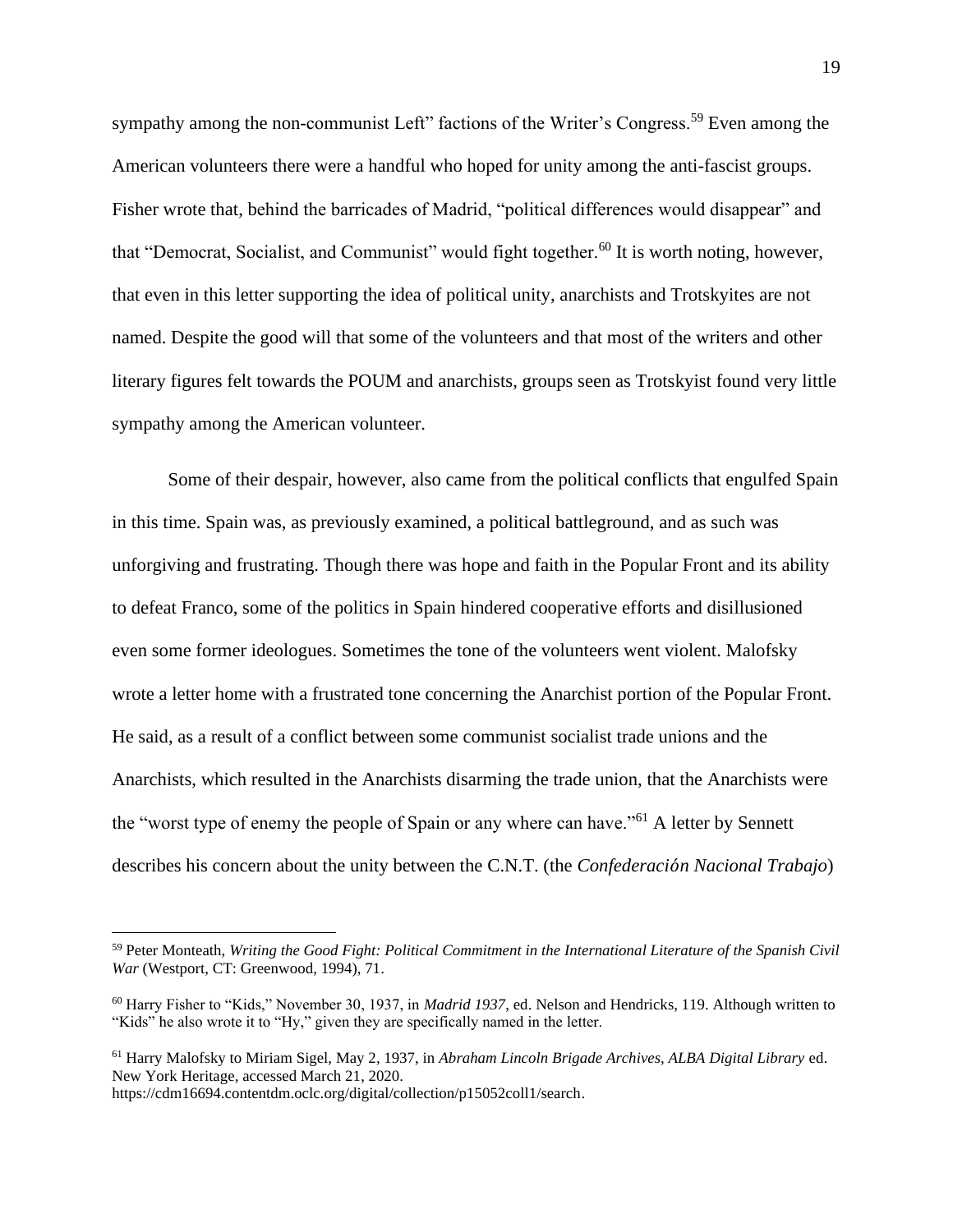and the U.G.T. (the *Uni*́*n General de Trabajadores*) and the trade union movement in general. Sennett believed that the animosity the groups had for each other was due to differences that existed "not amongst the membership, but the leadership" and used the C.N.T. and the U.G.T. as examples.<sup>62</sup> The disunity between the political groups tempered the hopes the volunteers had for a victory against the fascists. Their hope remained, but without cooperation the volunteers knew that the war would be difficult, and the politics of the Popular Front would disillusion them. The writers of the war certainly understood the disappointment that the politics could and did bring for them. Fountain argues that writer John Dos Passos's purpose in Spain changed due to the disunity and distrust that the political world brought. His friend, Jose Robles, was executed by communists because they thought he was a fascist spy. After that tragedy, Fountain says that Dos Passos's "crusade in Spain" shifted in focus away from the war and toward clearing Robles's name. His friendship with Hemingway was also strained by his efforts to determine what was true about Robles, and he became disillusioned. There was a "deep uncertainty and mistrust" not just concerning Hemingway, but also of communism.<sup>63</sup> The war also disillusioned Hemingway, his politics, and his perspective on the war. Literary scholar Allen Josephs examined Hemingway's *For Whom the Bell Tolls* and tge experiences in Spain behind the novel. According to Josephs, the more Hemingway wrote *For Whom the Bell Tolls*, the further away from the actual truth he wrote about. He made up people and stories. He moved away from the real war which had "so disappointed him."<sup>64</sup> The American volunteers and the literary observers of the war could not help but be disappointed (to varying degrees) by the politics that went on

<sup>62</sup> William Sennett to "Darling Gussie," June 9, 1937, in *Madrid 1937*, ed. Nelson and Hendricks, 300.

 $^{63}$  Fountain, "The Notion of Crusade in British and American Literary Responses to the Spanish Civil War," 141 – 2.

<sup>64</sup> Allen Josephs, *For Whom the Bell Tolls: Ernest Hemingway's Undiscovered Country* (New York: Twayne Publishers, 1994), 32.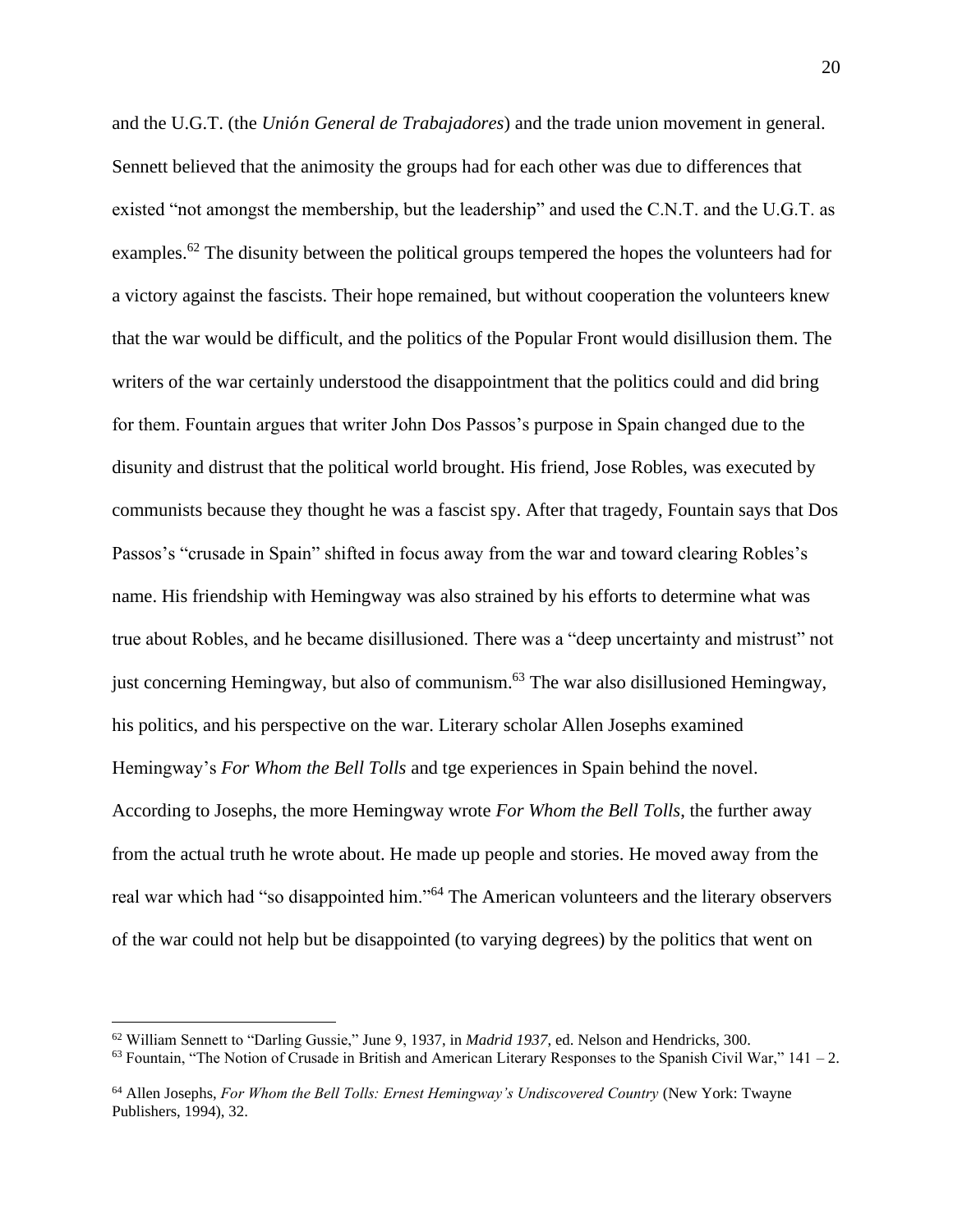during the war and the disunity the system created. The disillusionment to the politics of the Popular Front played a role in the complex and mixed feelings the volunteers had about Spain.

The American volunteers saw Spain as under threat by the Nationalists, Trotskyites, and to a lesser extent the anarchists; however, understanding why they thought of those groups as threats is important for understanding why they wrote about these groups. Part of why they saw Spain as under existential threat was the sheer destruction it faced during the war. This point was already examined, though there is one letter from an American volunteer that helps illustrate their sense of urgency and tension. A letter from Fisher described the scene he saw when the Nationalists began bombing a small village – a target not usually sought after, and so no one was accustomed to the attack like the people in Madrid were. He wrote that women and children were "sobbing hysterically" by the time the bombing was over and saw the incident as showing clearly the means by which the Nationalists operated – "Terrorizing women and children."<sup>65</sup> The terror to children was made clear to Frankson, as mentioned before, but is worth returning to. A young Galician girl told him why she was an orphan – after an all clear signal was given to people in an air raid shelter that the young girl and her family were in, she heard machine gun fire and quickly ran back into the shelter. She saw her parents and neighbors "lying in pools of blood."<sup>66</sup> The American volunteers saw the war, in part, as sheer suffering and death, especially of innocent women and children. Valis's analysis of Gellhorn yields the same conclusion. For Gellhorn war and destruction was everywhere, and it was unavoidable.<sup>67</sup> The soldiers not only thought Spain was under attack due to the reasons previously examined (the brutality of the Nationalists and the

<sup>&</sup>lt;sup>65</sup> Harry Fisher to "Sal," "Hy," and Louise, October 3, 1937, in *Madrid 1937*, ed. Nelson and Hendricks,  $114 - 5$ .

<sup>66</sup> Frankson to "Dearest," April 13, 1938, in *Madrid 1937*, ed. Nelson and Hendricks, 130.

<sup>67</sup> Valis, "From the Face of My Memory," 551.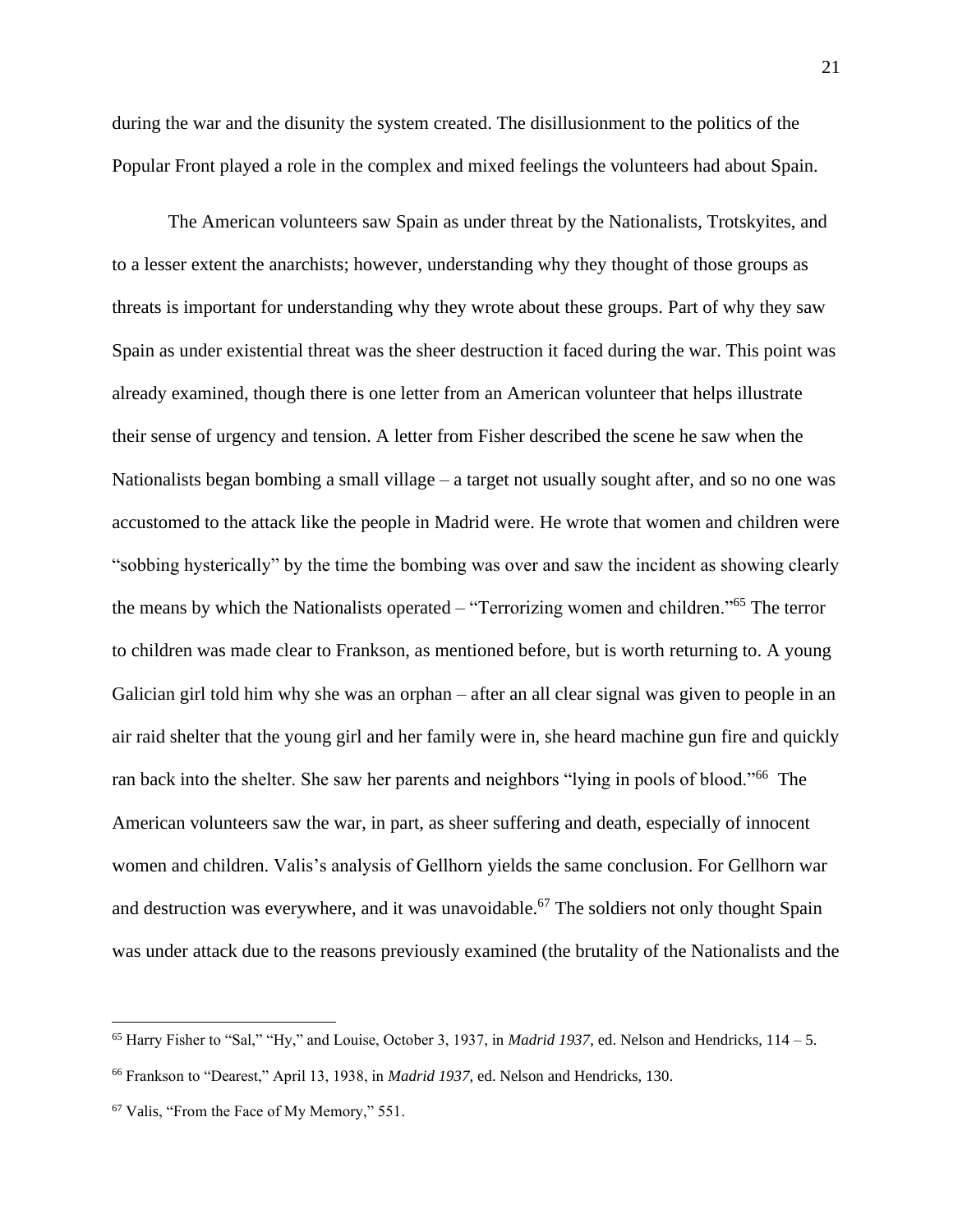perceived treachery of Trotskyites), but because Franco and the fascists were targeting the very people and places the volunteers used to understand Spain during their time away from the front. The hard-working though innocent villager and the beautiful scenery the village was situated in was under direct threat – and so, for the volunteers, their entire concept of Spain was under threat.

How they understood the threat that the Nationalists posed is a complex matter that involves ideology, experiences, and information and ideas the volunteers were exposed to by other Americans or other foreign volunteers from the International Brigades. The volunteers were exposed to posters created and put up by the Republican government or its coalition partners (e.g. Anarchists) Some of the posters almost perfectly reflect the sentiment the volunteers expressed in their letters. The letter by Fisher that described the fascists as terrorizing women and children, expresses the same ideas as one poster created by the Anarchists that read "We charge the rebels as assassins! Innocent children and women die. Free men, repudiate all those who support Fascism in the rearguard."<sup>68</sup> Another sentiment that American volunteers shared with the Republic and its allied governments is the relationship between fascism and the support it received from the military, commercial interests, and the Church. A poster dated between November 31, 1936 and April 1937 depicts a large skeletal figure dressed in imposing military regalia with a cape. The cape's tail is carried by three fat figures: a general or some military man, a banker or other commercial man, and a priest.<sup>69</sup> The sentiment that militarism,

<sup>68</sup> Confederación Regional del Trabajo de Levante, "Acusamos de asesino a los facciosos!" (image). "Spanish Civil War Posters," University of California San Diego Digital Collections, accessed April 1, 2020, https://library.ucsd.edu/dc/object/bb5188576r.

<sup>69</sup> Pedero for the Delegación de Propaganda y Prensa, "El generalísimo" (image). "Spanish Civil War Posters," University of California San Diego Digital Collections, accessed April 1, 2020, https://library.ucsd.edu/dc/object/bb77483253.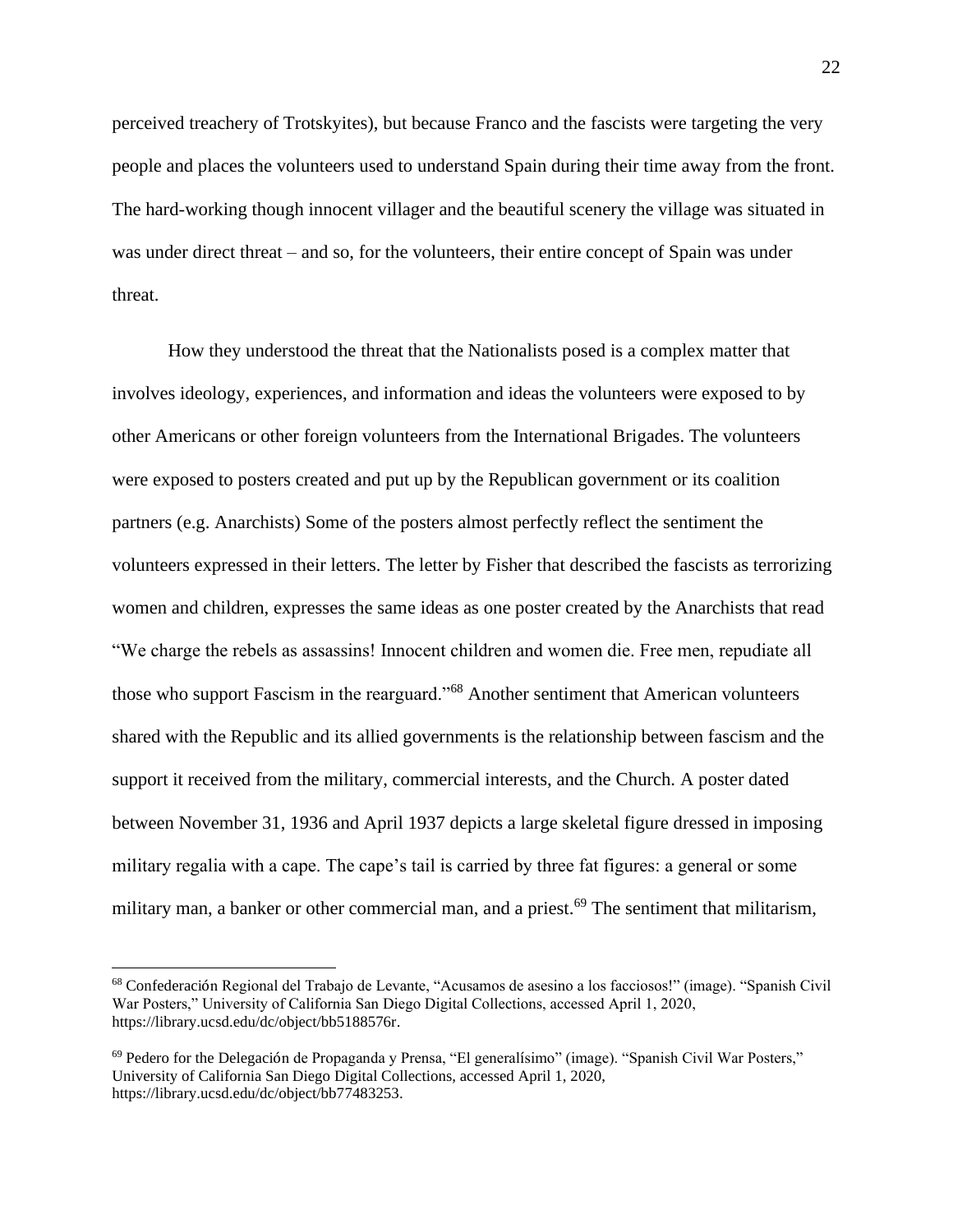capitalism, and religion supported this great evil echoed in the letters of the American volunteers. In a letter by Malofsky, one in which he describes the "beautiful landscapes" that were cultivated by "hard working peasants for centuries," he built up to the fact that the country was too good and too full of these good things to fall prey to the "hands of a dictator, a banker, and a fat priest."<sup>70</sup> Whether the volunteers saw those posters is unknown but also irrelevant. The sentiments the Americans expressed were shared and reinforced by Republican and Anarchist propaganda. The Nationalists were clear ideological enemies to the American volunteers, but the sheer death and destruction they represented reinforced the idea that these enemies wanted to destroy democracy, and the supporters of the Nationalists, the military, clerical, and commercial interests, further solidified the notion that the Nationalists only wanted what was worst for Spain.

The volunteers saw Trotskyites and other fringe groups as their enemies because Trotskyites and other fringe groups utterly lacked support for the Popular Front. The letter by Fisher to "Kids" demonstrates that the volunteers supported the coalition and hoped the "political differences would disappear" and everyone would fight together.<sup>71</sup> and the letter by Lee Royce to "Hy" and "Sal" gives an indication that the volunteers saw the Trotskyites as working against the volunteers and, by extension, the Republic and the Popular Front through lying and being an "element that agitates" the people of Spain against foreign volunteers.<sup>72</sup> This sentiment of support for the government was reinforced by multiple sources, including propaganda posters by

<sup>70</sup> Harry Malofsky to Julius Blickstein, April 1, 1937, in *Abraham Lincoln Brigade Archives, ALBA Digital Library* ed. New York Heritage, accessed March 21, 2020. https://cdm16694.contentdm.oclc.org/digital/collection/p15052coll1/search.

<sup>71</sup> Harry Fisher to "Kids," November 30, 1937, in *Madrid 1937*, ed. Nelson and Hendricks, 119. Although written to "Kids" he also wrote it to "Hy," given they are specifically named in the letter.

<sup>72</sup>Lee Royce to "Hy" and "Sal," July 4, 1937, in *Madrid 1937*, ed. Nelson and Hendricks, 108.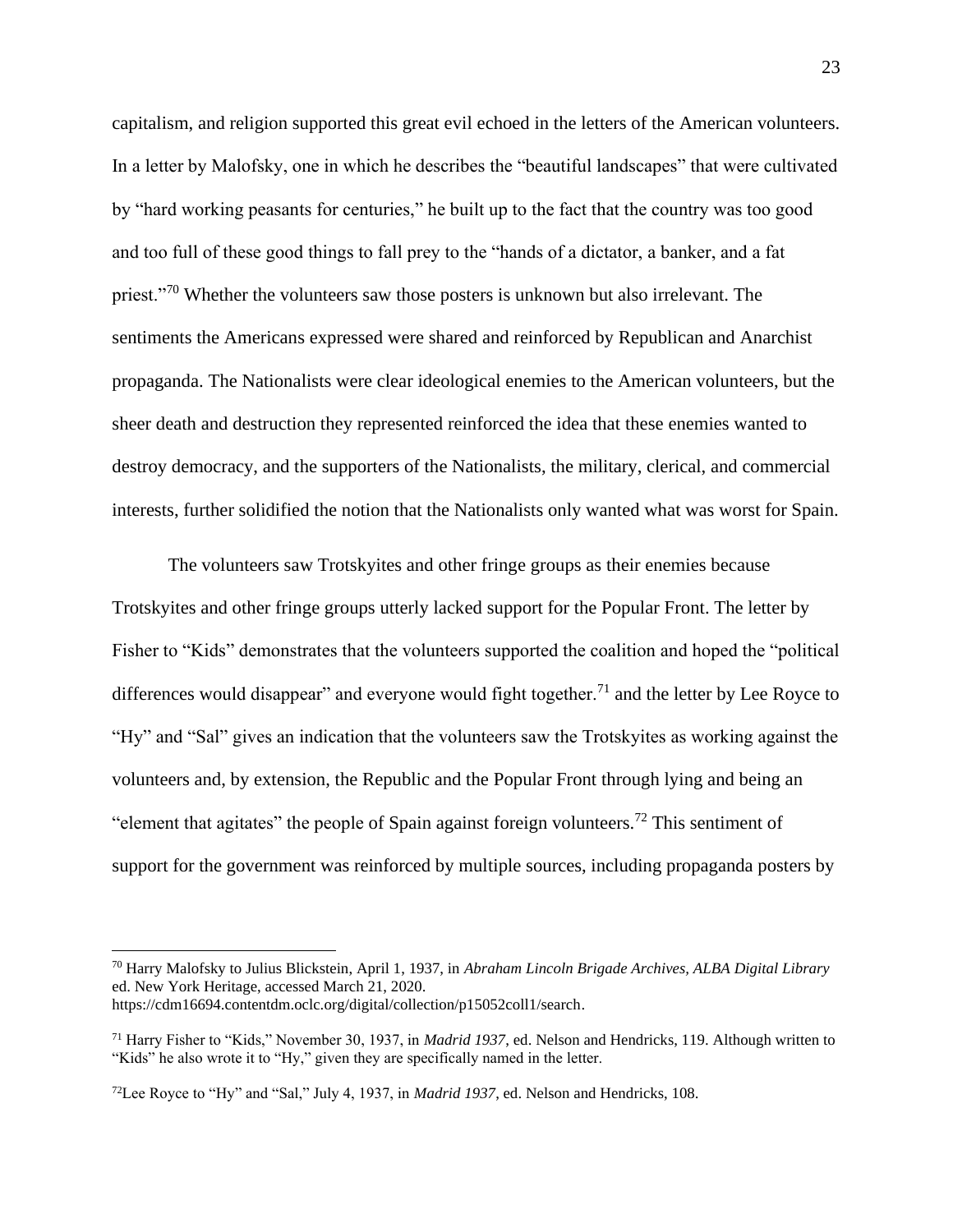the Republican government. A poster created some time before November 6, 1936 called for "Unconditional support for the Popular Front government!"<sup>73</sup> Support for the coalition government was strong in the American volunteers, and the unwillingness of the Trotskyites to cooperate presented an annoyance to the Americans and other members of the Popular Front. According to Monteath the Trotskyites were a "thorn in the side" to the Stalinists of the Writer's Congress in 1937 because the idea of Popular Front solidarity was not one they shared with others in the Congress – Trotsky himself "denounced the Popular Front" as a "doomed alliance" with "enemies of social revolution."<sup>74</sup> With the volunteer's support for the coalition strong and unwavering and the Trotskyite's disdain for the coalition in a similar status, the two groups could not work together effectively. For the Americans the Popular Front was too valuable and support for it was too strong to cooperate with a group that wanted it dismantled. The American volunteers, then, felt it necessary to villainize the Trotskyites in their letters.

The source of the American volunteers' commitment to the Popular Front was strong. As already noted, they understood Spain, Europe, and the world to be under threat from fascism. Max Parker, a veteran of the Abraham Lincoln Brigade, sang "Song of the American Consul," a song he remembered from his travels to Spain with other Americans, which mocks the American consul to France for trying to stop them from entering and fighting for Spain. One line from the song says that the Americans laughed at the consul's word of caution because they knew he was "only straining his tonsils."<sup>75</sup> This support for the Popular Front comes in part from American

<sup>73</sup> Garay for the Ministerio de Instrucción de Pública y Bellas Artes, "Apoyo incondicional al gobierno de frene popular" (image). "Spanish Civil War Posters," University of California San Diego Digital Collections, accessed April 1, 2020, https://library.ucsd.edu/dc/object/bb4813148x.

<sup>74</sup> Monteath, *Writing the Good Fight*, 70.

<sup>75</sup> Max Parker, "Song of the American Consul," recorded 1982, track 6 on *Al Tocar Diana "At Break of Dawn": Songs From a Franco Prison*, Folkways Records, vinyl LP.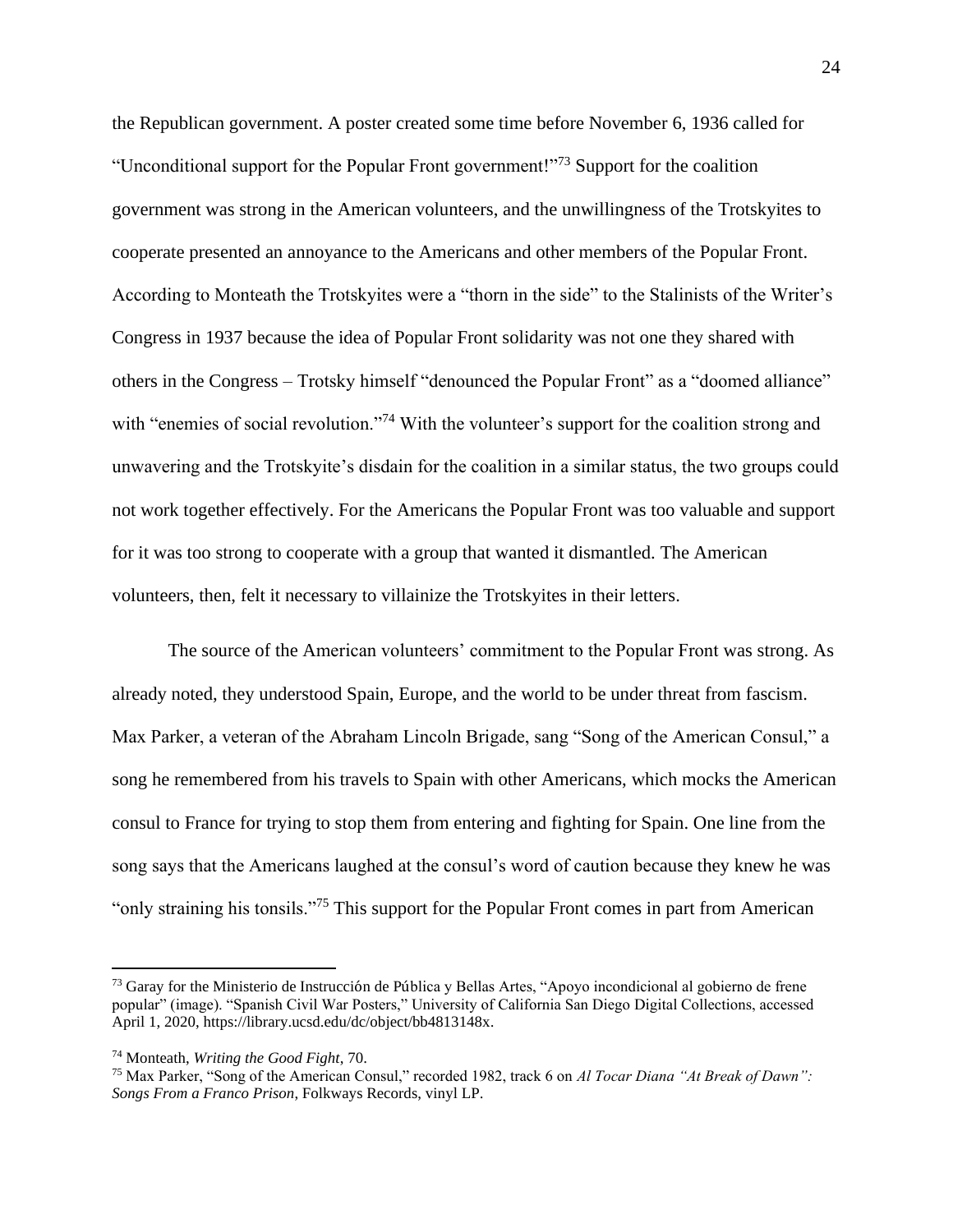communists who, according to historian Eric Smith, brought "some of the most active organizers" when it came to aid for Spanish republicans.<sup>76</sup> From the outset of the civil war, American communists were committed to the Popular Front in Spain.

Americans were also exposed to support for the Popular Front from international sources, such as other volunteers and the Comintern, the international organization of communist parties. Fisher described his interactions with English volunteers. According to Fisher, the English volunteer took a liking to Americans and said that he loved "every one of [those] damn Yankees."<sup>77</sup> Similarly another song that Parker sang in the album was one made by Irish volunteers that voiced pride in the International Brigade, which include the lyrics "proudly we take our stand, we are members of the International Brigade."<sup>78</sup> With the contact the Americans had with non-American volunteers, it is not surprising they would influence each other. The international community had a powerful role in the ideology and political strategies of different national communist parties. Smith notes that after a failed strategy of relying on the masses to resist once the Nazis took power in Europe, the Comintern "approved the strategy" of forming a popular front as a means to stop its spread in Europe.<sup>79</sup> This shift in strategy resulted in the Spanish Popular Front which the American volunteers held great respect and support for. Historian Fraser Raeburn also notes how support for the Spanish Republic was strong among

<sup>76</sup> Eric Smith, "The Communist Party, Cooptation, and Spanish Republican Aid," *American Communist History* 8, no. 2 (2009): 140.

<sup>77</sup> Harry Fisher to "Sal" and "Hy" Johnson, Louise, Hickey, "Nat," Jack, "etc.", June 19, 1937, in *Madrid 1937*, ed. Nelson and Hendricks, 106.

<sup>78</sup> Max Parker, "Connolly Column Song," recorded 1982, track 23 on *Al Tocar Diana "At Break of Dawn": Songs From a Franco Prison*, Folkways Records, vinyl LP.

<sup>79</sup> Smith, "The Communist Party, Cooptation, and Spanish Republican Aid," 140.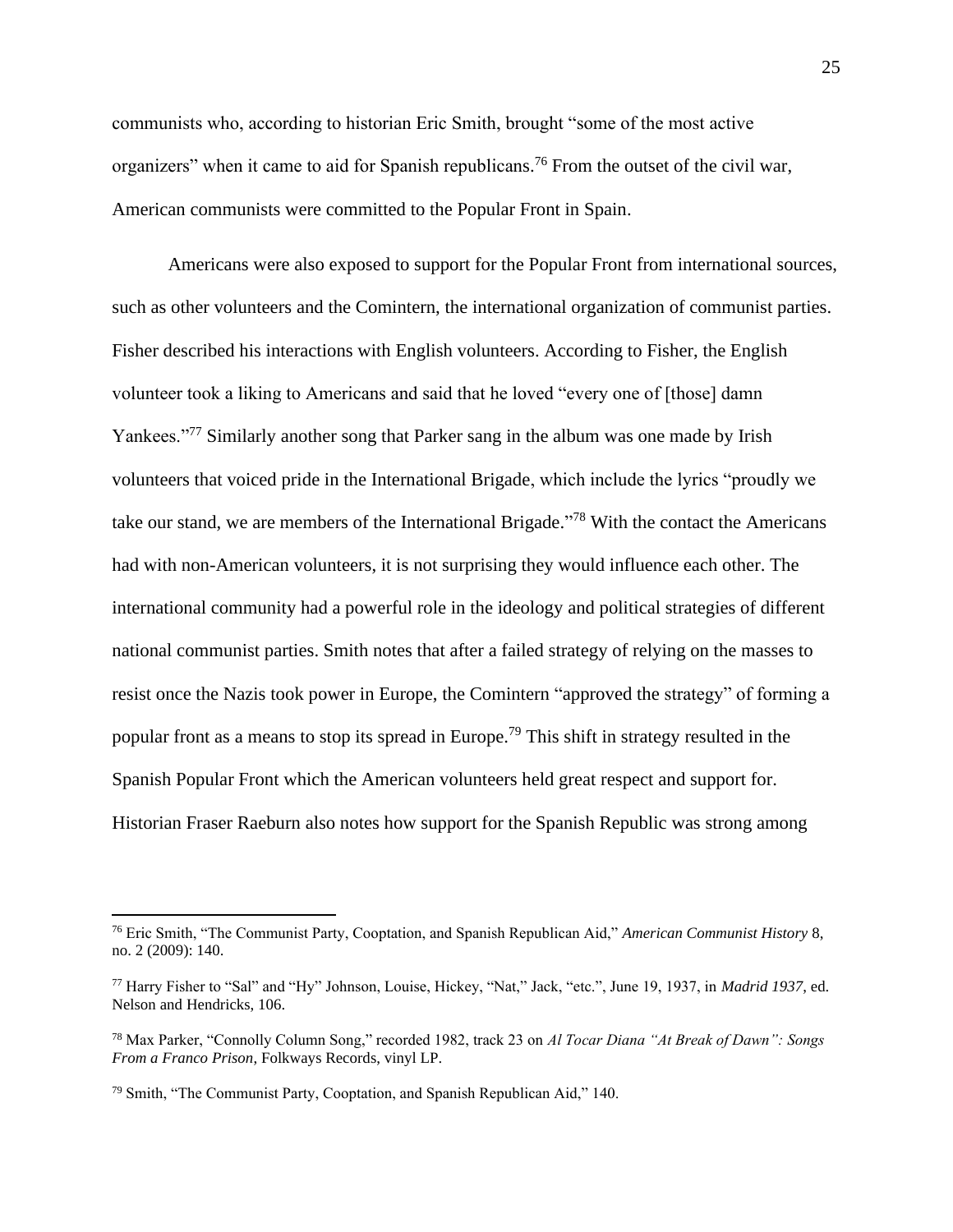Scottish volunteers and progressive movements. $80$  While the support was not unanimous among the left-wing Scottish movements, they demonstrated unity and "high spirits," especially when the war began; "joint platforms" between major left-wing parties demonstrated their support for the Republic, as different left-wing parties would make similar platforms, all of which included support for the Republic and the Popular Front. $81$  The joint-platforms also represent the power the Comintern had in its shift in political strategy, because while these platforms were not exactly popular fronts, they were similar to them but on a smaller scale as different ideologies and their candidates would work together to support international leftist politics. The sympathy and support the Popular Front and the Spanish Republic enjoyed strong support from the American and non-American volunteers. The support the Americans brought with them for the coalition was reinforced by the other volunteers just as it was reinforced by the propaganda of the Republic.

The combination of the utopian Spain with its people and beauty and the threat Spain was under from its military and ideological enemies created an oxymoronic perspective for the volunteers and indeed for other observers in Spain. The war brought tragedy, destruction, and death for many volunteers and Spanish people, yet, the volunteers had great optimism and hope for Spain even as the volunteers left and the threats seemed more dangerous and serious. Even the venture out of Spain back home was itself a brutal trial for the Americans and the Spanish refugees. One volunteer named Sandor Voros described his experience in France waiting to

<sup>&</sup>lt;sup>80</sup> Raeburn does not say that the support was explicitly for the Popular Front, though given how the Popular front formed the Spanish Republic during the 1936 election and during the war, it is fair to say that support for the Republic was also support for the Popular Front, even if the support one faction had for it did not necessarily extend to all other factions equally.

<sup>81</sup> Fraser Raeburn, "'Fae Nae Hair Te Grey Hair They Answered the Call': International Brigade Volunteers from the West Central Belt of Scotland in the Spanish Civil War, 1936-9,: *Journal of Scottish Historical Studies* 35, no. 1 (2015): 110.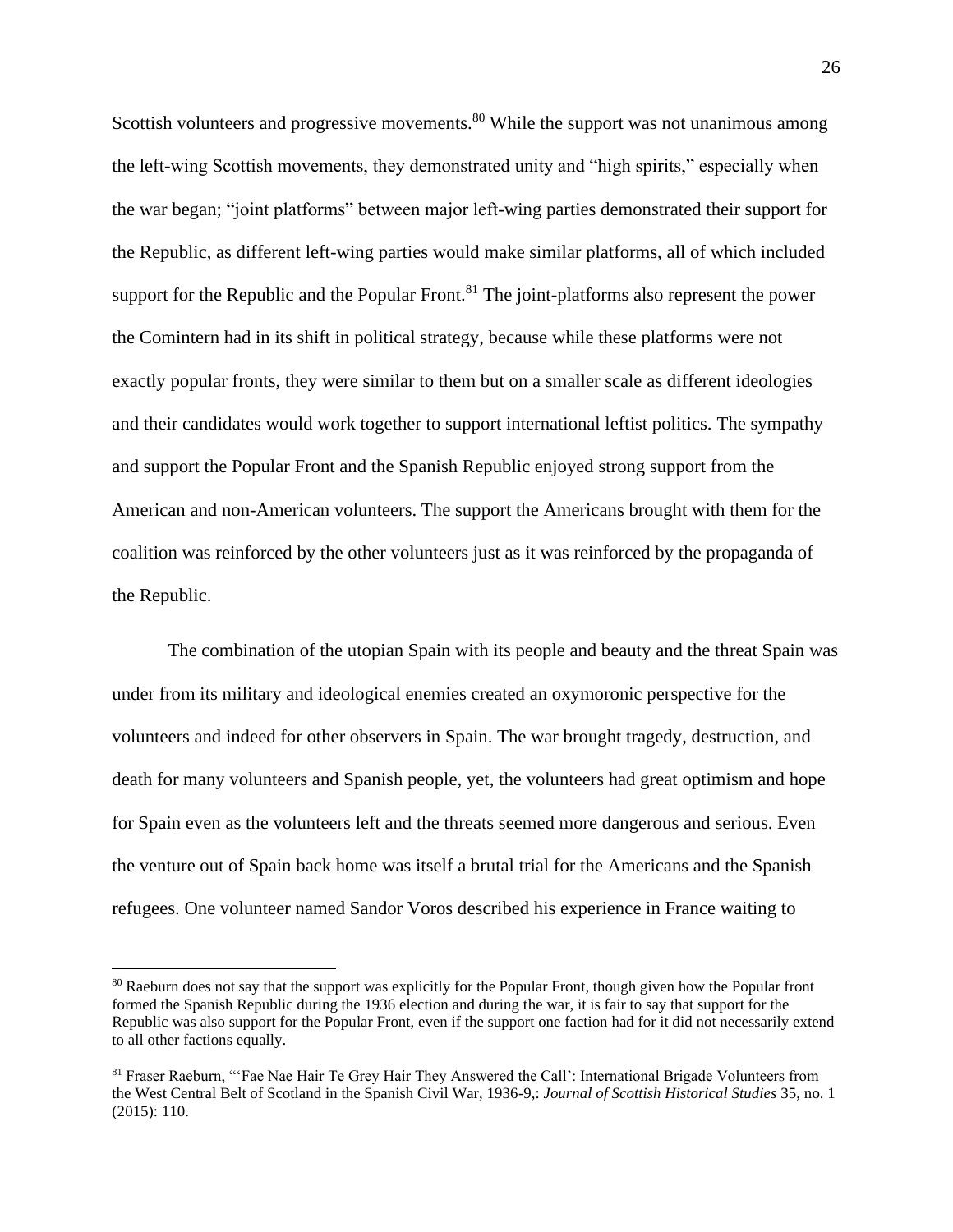return home in horrific terms. He wrote that the French government was treating him and the other feeling volunteers and Spanish refugees "like prisoners" and that they lacked basic necessities such as "shoes, underwear, shirts, socks, towels, soap" and other essentials.<sup>82</sup> American volunteer nurse Ave Bruzzichesi wrote in even greater detail of the conditions the fleeing population faced in France. Many of the Spanish leaders in Barcelona began deserting the front and the city, stealing government cars to reach Port Bou, Cerbere, and Perthus. The generals had ripped the insignias from their uniform, which lead Bruzzichesi to lament that "You can imagine how some of the soldiers felt at seeing their leaders in this state."<sup>83</sup> Despair and hopelessness was widespread. According to Hochschild, American and Canadian volunteers spoke of "wild" rumors that "Madrid had fallen," that Vienna was bombed by the Nazis, and escape routes to France "were blocked."<sup>84</sup> These rumors were not true, but they speak to the genuine fear that the soldiers felt for Spain and about taking refuge in France. Everyone was concerned for the lives of the people and the wellbeing of Spain.

Yet, despite the fear the volunteers truly felt, most of them still held on to hope and to the idea that Spain was not lost – that Spain had a chance of winning and flourishing democracy and peace. American volunteer Fred Keller wrote to a friend that despite needing to leave Spain due to an injury, he and other like-minded people would "lobby against non-intervention and make a few speeches."<sup>85</sup> Another volunteer, Canute Frankson, spoke in hopeful terms about the outcome of the war, despite leaving Spain. He wrote that he had "confidence in the ultimate victory" for

<sup>82</sup> Sandor Voros to "Honey", December 5, 1938, in *Madrid 1937*, ed. Nelson and Hendricks, 477.

<sup>83</sup> Ave Bruzzichesi to Dr. Eloesser, January 29, 1940, in *Madrid 1937*, ed. Nelson and Hendricks, 468.

<sup>84</sup> Hochschild, *Spain in Our Hearts*, 293.

<sup>85</sup> Fred Keller to Herbert Matthews, May 15, 1938, in *Madrid 1937*, ed. Nelson and Hendricks, 461.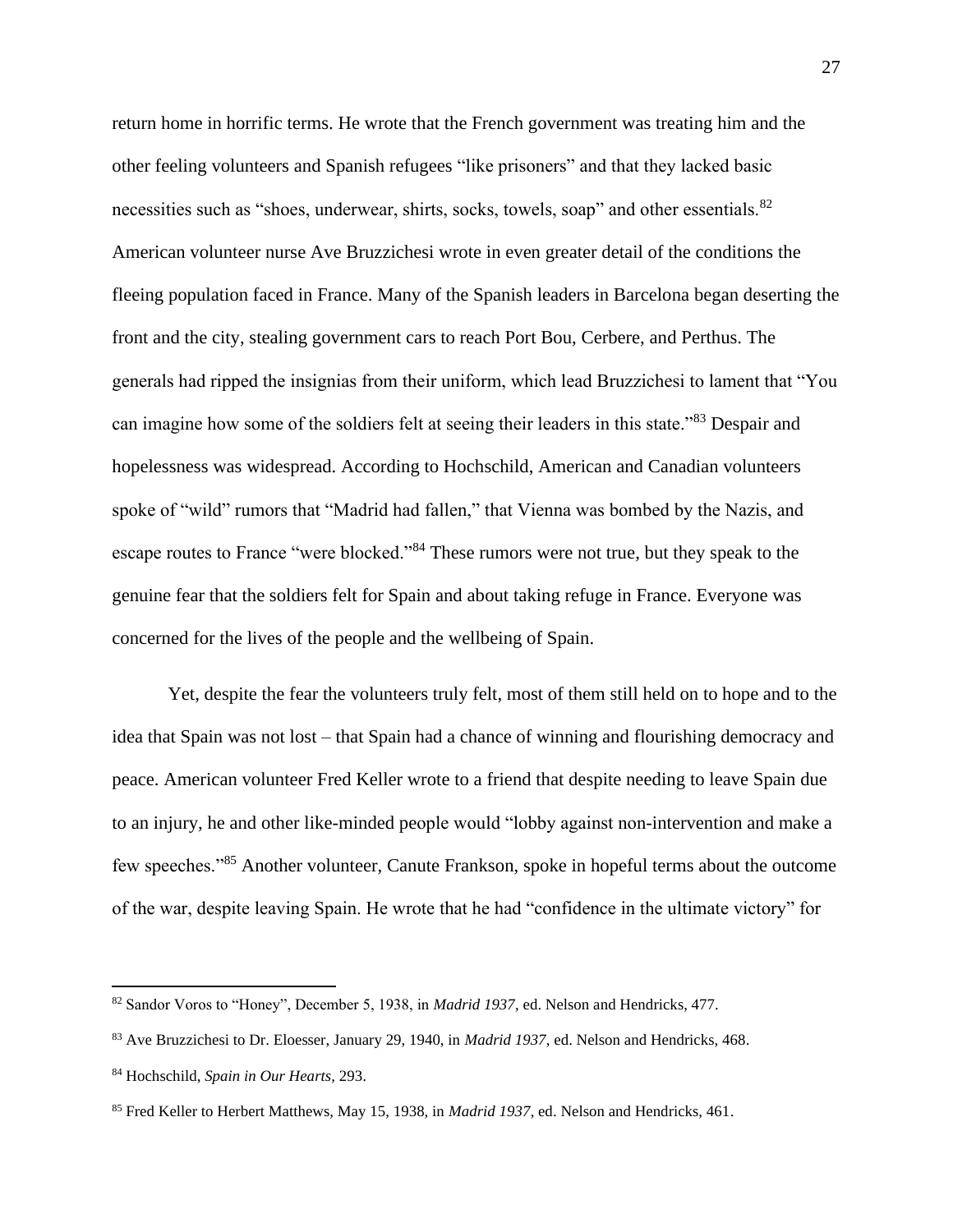the Spanish Republic, and that they and he have never "lost hope in the final victory."<sup>86</sup> The American volunteers were extremely hopeful about the victory against fascism. Most American volunteers did not desert the International Brigades and despite the fact that fear was "nearly universal" among the members of the Lincoln Brigade "an overwhelming sense of responsibility prevailed."<sup>87</sup> The volunteers believed they had to stay and fight – and given the optimism for the country's future prevalent among the American volunteers, those soldiers who stayed fought not only out of a sense of duty but a sense of hope that they could still win in Spain and save it from fascism. Non-military observers, such as Gellhorn also saw hope in Spain and the Spanish people. Dell'Orto notes in her analysis of Gellhorn's literary and journalistic works that she would focus her writings not necessarily on the horrors of war but on the "extraordinary resilience" of the people confronting those horrors.<sup>88</sup> One such example that Dell'Orto quotes in the article when Gellhorn wrote from her hotel in Madrid that "you can hear the machine guns in University City," and that "food is scarce," yet "You have seen no panic, no hysteria, no hate talk." The people of Madrid had "the kind of faith which makes courage and a fine future."<sup>89</sup> She was inspired by the people in Spain during the civil war and across Europe during the Second World War. She saw hope in Spain that the people would carry on the struggle and fight against fascism.

The volunteers' complicated feelings also extended to Europe and the rest of the world. Their mix of despair and hope influenced how understood the potential result of the war. There

<sup>86</sup> Canute Frankson to Dr. Frances Vanzant, August 23, 1938, in *Madrid 1937*, ed. Nelson and Hendricks, 475.

<sup>87</sup> Carroll, *The Odyssey of the Abraham Lincoln Brigade*, 188.

<sup>88</sup> Dell'Orto, "Memory and Imagination are Great Deterrents," 306.

<sup>89</sup> Martha Gellhorn, quoted in "Memory and Imagination are Great Deterrents," 308.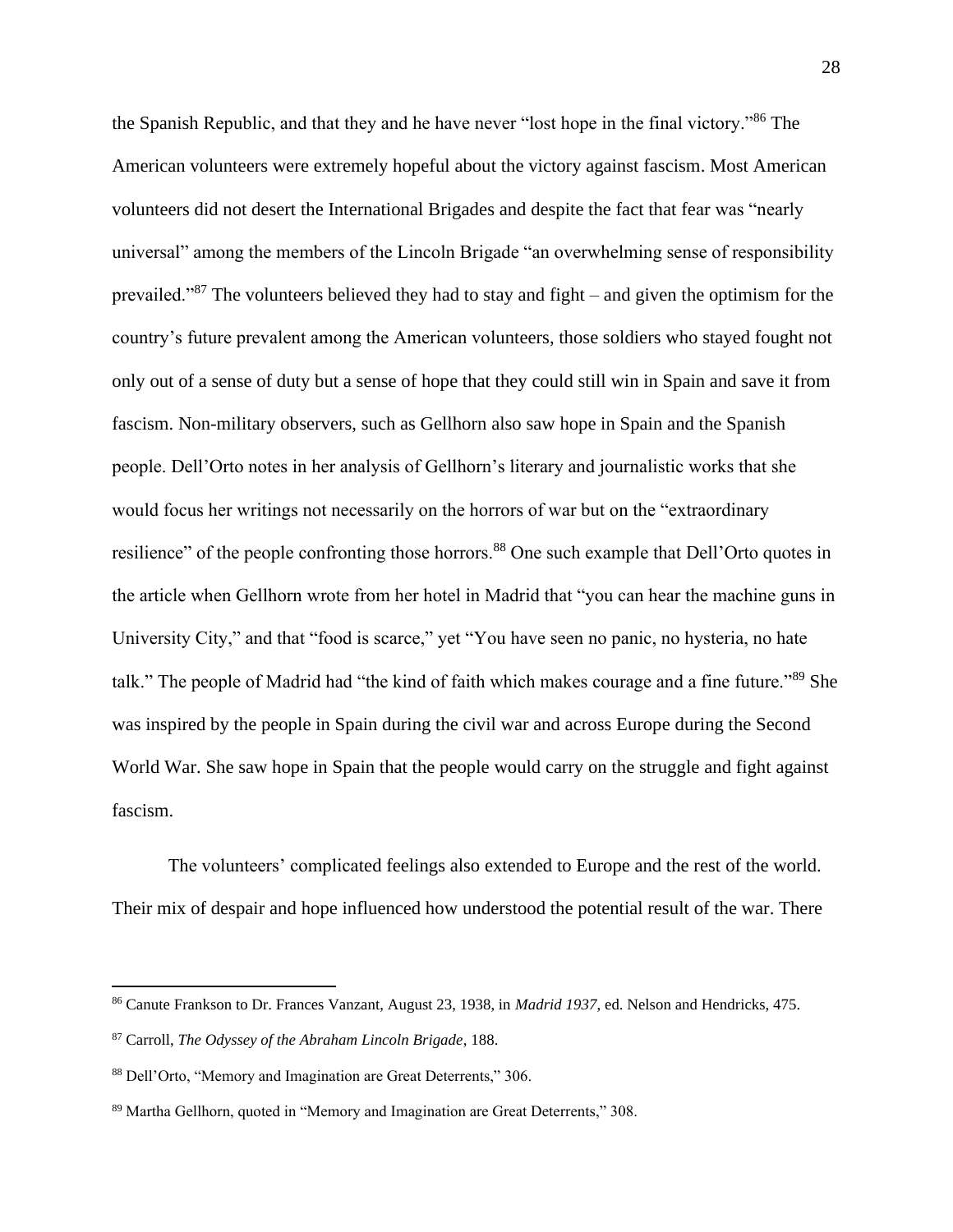was some loss of hope among the volunteers for peace. American volunteer William Sennett describes his feelings concerning the possibility of war after the Munich Conference. He wrote that what was "really disturbing" was the "possibility of the outbreak of war."<sup>90</sup> For him it was a betrayal of democracy by the United Kingdom and France by bringing the countries together in a "four power pact" that was a "collaboration with fascism."<sup>91</sup> Sennett's sentiment that the democracies of the world could have done something to help Spain was widespread among the volunteers and those sympathetic to the Spanish Republic. Much of the American literature concerning the civil war expressed frustration about the government's "lack of commitment" towards protecting democracy.<sup>92</sup> The bleak situation certainly tempered some of the hope they had for Spain – that hope was still there, but the war against the fascists seemed precarious and the possibility for a fascist war across Europe loomed over the heads of the volunteers and those who wrote about the war. Their hope was bright, but they believed the world would become much darker.

At the same time, however, the civil war provided hope for the volunteers that the rest of the world could be made for the better and reduce suffering. Black volunteers clearly saw the war and resistance against fascism in Spain as a fight against racism and colonialism. Frankson wrote to a friend from France about his optimism about ending the unjust suffering of black Americans in the US. He wrote that while lives would be lost in a struggle against oppressors, those people "shall not always rule" and that "eventually, we will not have only this liberal social

<sup>90</sup> William Sennett to "Dearest," October 1, 1938, in *Madrid 1937*, ed. Nelson and Hendricks, 477.

<sup>91</sup> William Sennett to "Dearest," October 1, 1938, in *Madrid 1937*, ed. Nelson and Hendricks, 478.

<sup>&</sup>lt;sup>92</sup> Fountain, "The Notion of Crusade in British and American Literary Responses to the Spanish Civil War," 145.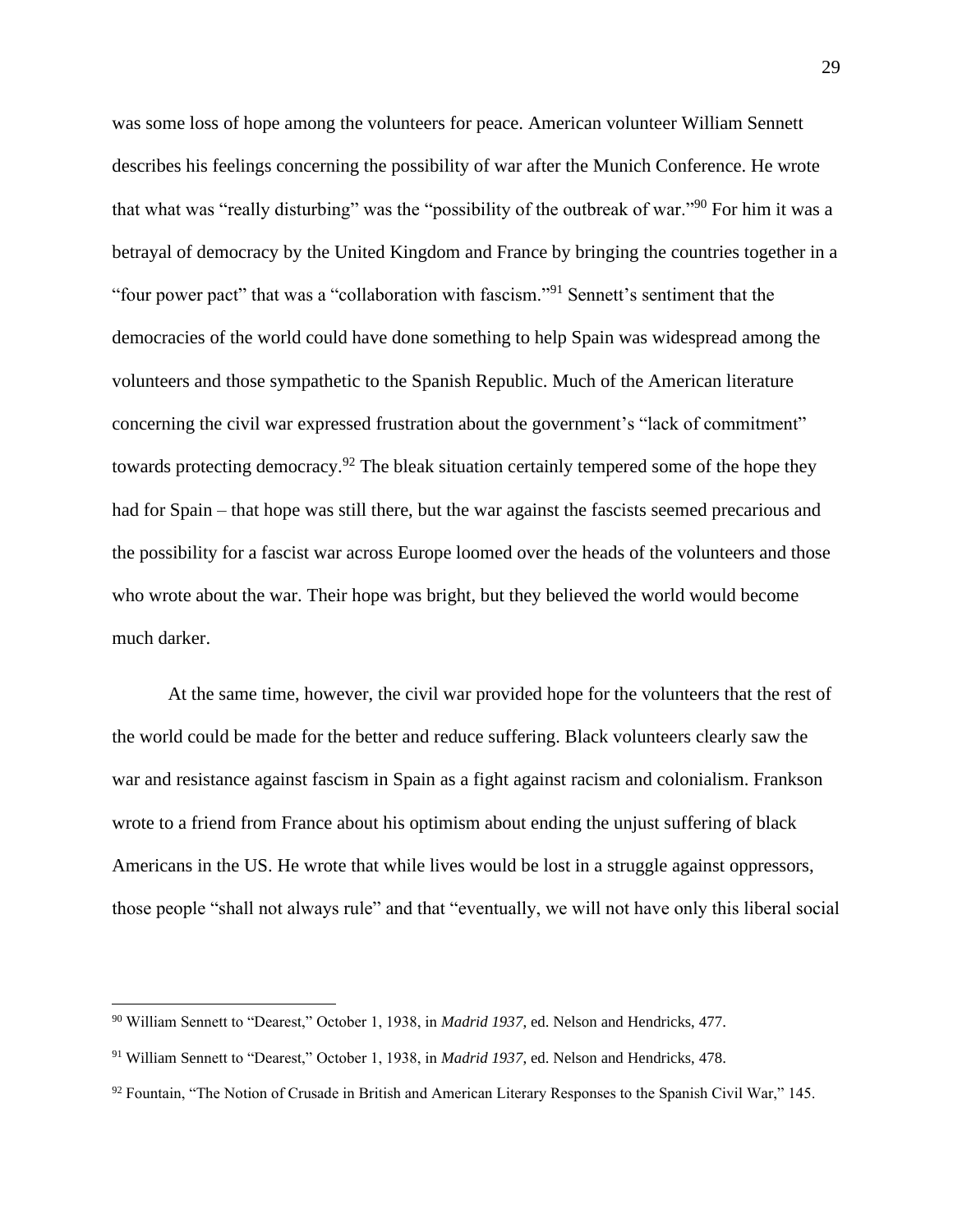regime, but a regime free from exploitation and the oppression of this noble race of ours."<sup>93</sup> Though the fact he had not experienced racism in Paris was his immediate inspiration when he wrote the letter, some of that courage and hope came from Spain and its struggle against fascism. He wrote in another letter, for instance, that he was inspired by the Spanish people and their "incredible resistance" and their "willingness to sacrifice."<sup>94</sup> Frankson saw Spain as an example of what could be possible in terms of ending racial injustice with sacrifice and determination. Other African American writers had that same dream that Spain could ignite people in America and spread hope for ending racism and injustice. Authors Langston Hughes and John A. Williams, for example, saw the Spanish Civil War as a struggle not only against European fascism but also as one to establish a "radical society, and maintain a nascent democracy" and against "colonization and the slave trade."<sup>95</sup> The global fight against fascism was not only an idea brought to the war by the Americans themselves, but was also an idea reinforced by the other volunteers of the International Brigades. German volunteers, according to historian Josie McLellan, could not help but see the conflict in Spain as a fight against Hitler. The volunteers hoped that by ending fascism abroad, they could "mark the beginning of the end for German fascism too."<sup>96</sup> The American volunteers saw Spain as an indicator for the future – if fascism could be stopped here, it could be stopped anywhere. Their feelings about another war in Europe did temper some of their hopes. In another letter by Frankson, only a month after his letter to his "Dear," he noted that in France, especially after the Munich Conference, there was a "real

<sup>93</sup> Canute Frankson to "Dear," June 23, 1938, in *Madrid 1937*, ed. Nelson and Hendricks, 474.

<sup>94</sup> Canute Frankson to "Dear," May 10, 1938, in *Madrid 1937*, ed. Nelson and Hendricks, 133.

<sup>&</sup>lt;sup>95</sup> Sharpe, "Tracing Morocco," 91.

<sup>96</sup> Josie McLellan, "'I wanted to be a Little Lenin': Ideology and the German International Brigade Volunteers," *Journal of Contemporary History* 41, no. 2 (2006): 291.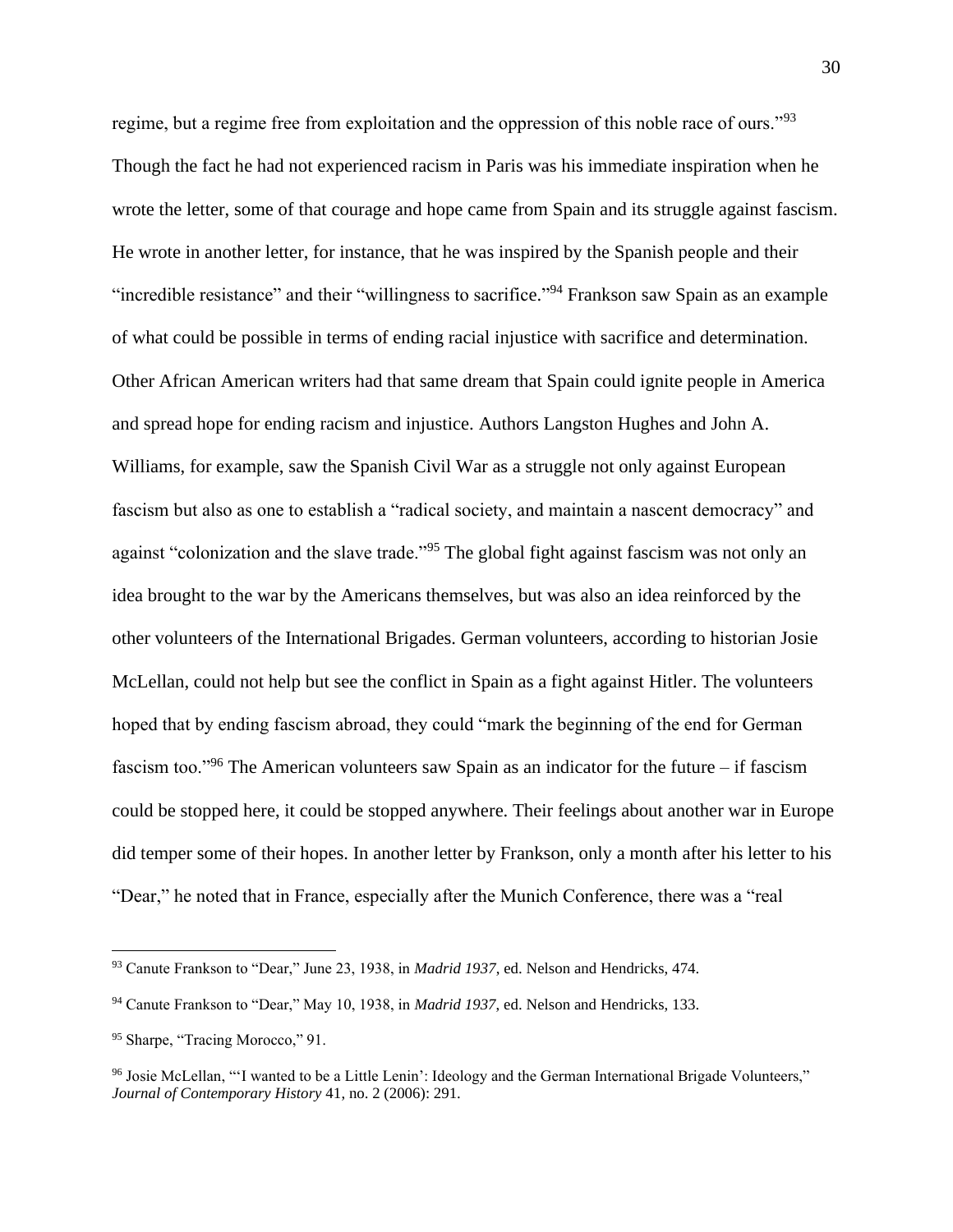genuine war-scare" and that there was "every reason to believe that" unless the democratic powers of Europe and the world worked to stop it.<sup>97</sup> Despite those fears, the volunteers had hope that the world could be changed for the better.

Despite the despair the Americans felt towards the politics that went on while they fought, they still held onto hope, and that hope permeated into their personal lives as well. They believed the war helped them on a personal level. American volunteer Evan Shipman, wrote in a letter to Hemingway that his experience as a soldier for the Republic gave him a new perspective on life. When he went, he wrote, he was "in a bad state in many ways, both discouraged and confounded," by the time he journeyed home, though, he was a different man, and said that "after such a long time, I feel a real eagerness for work. Again I have confidence in myself."<sup>98</sup> Even for Hemingway, Spain was a symbol of hope for his literary career. Fountain argues that the war was, for Hemingway "partially one of artistic endeavour" – to be inspired by the war to write a much needed "new novel."<sup>99</sup> The war gave him personal hope that he could engage in meaningful artistic discourse with a new story to write with the civil war as a backdrop. He was not, however, merely after money or a selfish need to express his art. Josephs notes that Hemingway saw Spain as "sacred ground" due to his relationship with Spain.<sup>100</sup> Spain brought hope for the volunteers' and literary observers' personal lives – that Spain could change not only the world but themselves individually and give them something they needed. For the volunteers it was the confidence and life lessons they thought they needed, and for Hemingway it was the experiences and backdrop he thought he needed to continue his literary career and write another

<sup>99</sup> Fountain, "The Notion of Crusade in British and American Literary Responses to the Spanish Civil War," 135.

<sup>97</sup> Canute Frankson to Dr. Frances Vanzant, August 23, 1938, in *Madrid 1937*, ed. Nelson and Hendricks, 475. <sup>98</sup> Evan Shipman to Ernest Hemingway, June 21, 1938, in *Madrid 1937*, ed. Nelson and Hendricks, 465.

<sup>100</sup> Josephs, *For Whom the Bell Tolls*, 24.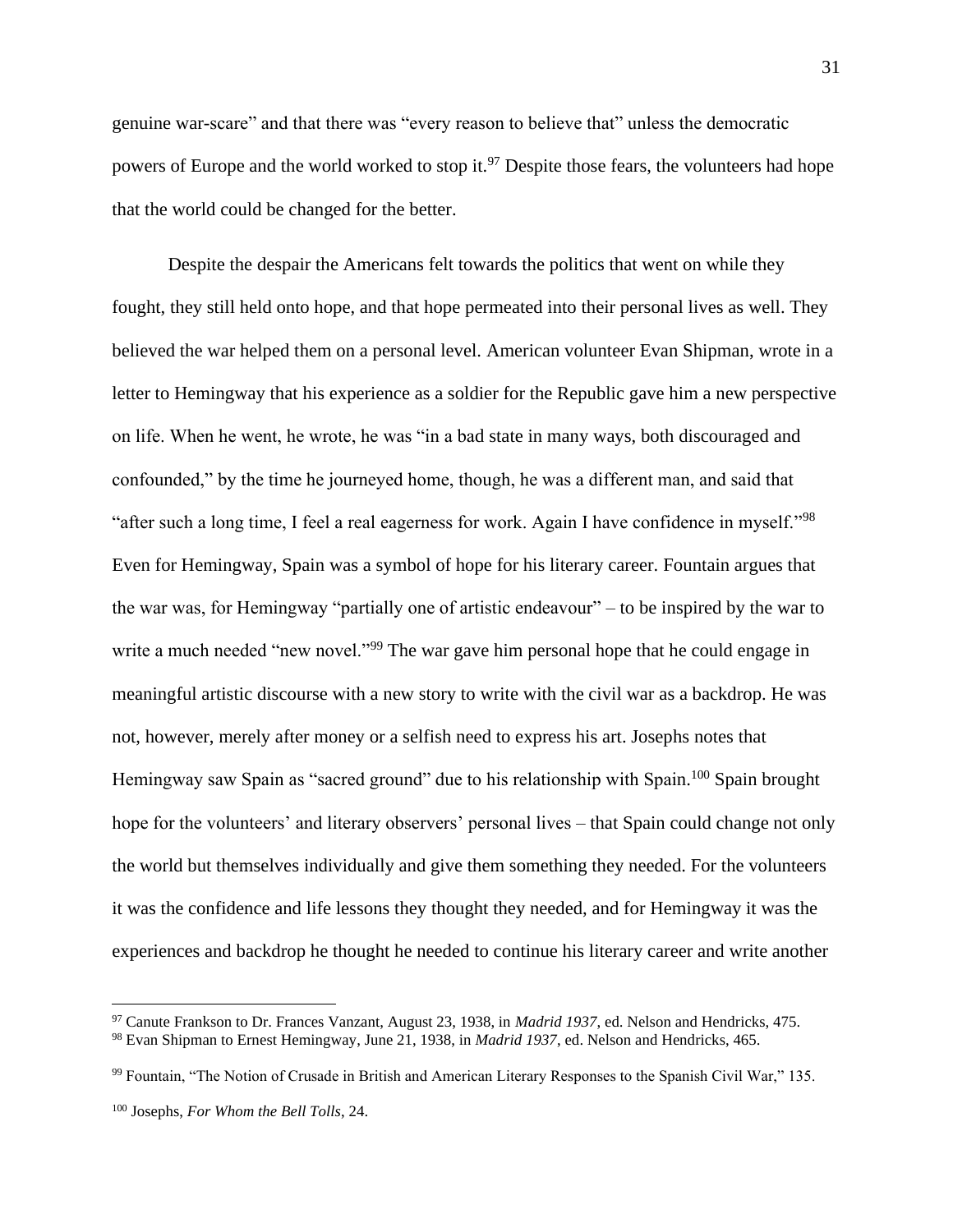book. If the Republic could defeat the Nationalists, fascists worldwide could be shocked into inaction after such a victory, and the volunteers themselves could be changed into better people.

The volunteers' understanding of Spain was shaped by its people, landscape, the war and political situation, and the volunteers' own dreams and uncertainties. The people and landscape of Spain seemed to them to be a utopia and paradise – beautiful landscapes and heartwarming, hardworking, and brave people who welcomed them when they rested away from the front. War was hell, but the paradise that Republican Spain had to offer was the sanctuary they needed to recover. The American volunteers used the utopian landscapes and the people to understand Spain on a fundamental level. For them, Spain did not include the fascists or other factions that supported the Nationalists, and the war was just a distraction from what Spain truly was. Moreover, Spain was under existential threat, not just from the fascists but enemies who seemingly sowed disunity, distrust, and worked against the Popular Front. The war represented the subversive activities that fascists, Trotskyites, and other anti-Popular Front groups were willing to take to destroy democracy and unity. The perspective of the American volunteers on this matter was only emboldened and strengthened by the propaganda the Republic created, and by the ideas that others of the International Brigades shared with the American volunteers. That understanding of Spain – a utopia under real threat – led to mixed feelings about Spain concerning its future and the future of the world. Spain was a symbol of hope and disillusionment, especially by the end of the war when a Nationalist victory became more possible. The volunteers still clung to hope for a Republican and global victory, but the destruction and suffering the people faced and the political disunity that only exacerbated problems led to the volunteers balancing those feelings of hope and disappointment.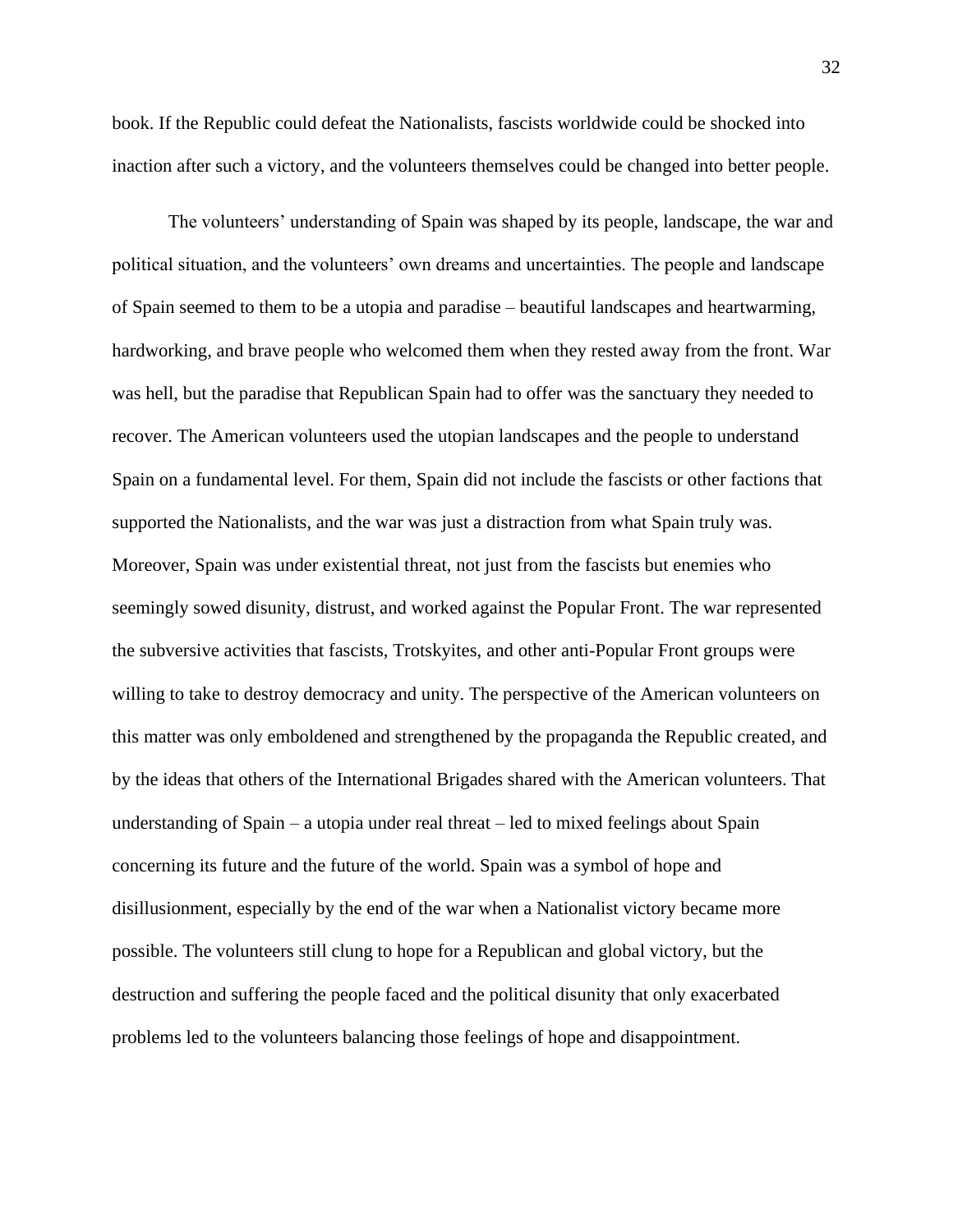## Bibliography:

#### Primary Sources:

- "Abraham Lincoln Brigade Archives, ALBA Digital Library." Digital Culture of Metropolitan New York. Metropolitan New York Library Council. Accessed January 28, 2020. http://dcmny.org/islandora/object/albadigitallibrary%3Acollection
- Gellhorn, Martha. Quoted in Giovanna Dell'Orto, "Memory and Imagination are Great Deterrents." *Journal of American Culture* 27, no. 3 (September 2004): 303 – 14.
- Herbst, Josephine to Mary and Neal Daniels, February 17, 1966. Quoted in Paul Preston, "Censorship and Commitment: Foreign Correspondents in the Spanish Civil War," *International Journal of Iberian Studies* 20, no. 3 (2007): 231 - 42.
- Hughes, Langston. "Postcard from Spain," poem, 1938. Quoted in James Fountain, "The Notion of Crusade in British and American Literary Responses to the Spanish Civil War," *Journal of Transatlantic Studies* 7, no. 2 (June 2009): 133 – 47.
- Nelson, Cary, and Jefferson Hendricks, eds. *Madrid 1937: Letters of the Abraham Lincoln Brigade from the Spanish Civil War*. New York: Routledge, 1996.
- Seeger, Pete, Tom Glazer, Baldwin Hawes, Bess Hawes, and Ernst Busch. *Songs of the Spanish Civil War*, *Vol. 1*. Folkways Records, 1961, phonograph record.
- "Spanish Civil War Posters." Library Digital Collections. University of California San Diego. Last modified 2013. Accessed January 21, 2020. https://library.ucsd.edu/dc/search?f%5Bcollection\_sim%5D%5B%5D=Spanish+Civil+W ar+Posters&id=bb06157271&sort=title\_ssi+asc

#### Secondary Sources:

- "Canute Frankson." Abraham Lincoln Brigade Archives, accessed April 23, 2020, https://albavalb.org/volunteers/canute-oliver-frankson/.
- Carroll, Peter N. *The Odyssey of the Abraham Lincoln Brigade: Americans in the Spanish Civil War*. Stanford, CA: Stanford University Press, 1994.
- Deacon, David. "Elective and Experiential Affinities: British and American Foreign Correspondents and the Spanish Civil War." *Journalism Studies* 9, no. 3 (June 2008): 392  $-408.$
- Dell'Orto, Giovanna. "'Memory and Imagination Are the Great Deterrents.': Martha Gellhorn at War as Correspondent and Literary Author." *Journal of American Culture* 27, no. 3 (September 2004): 303 – 14.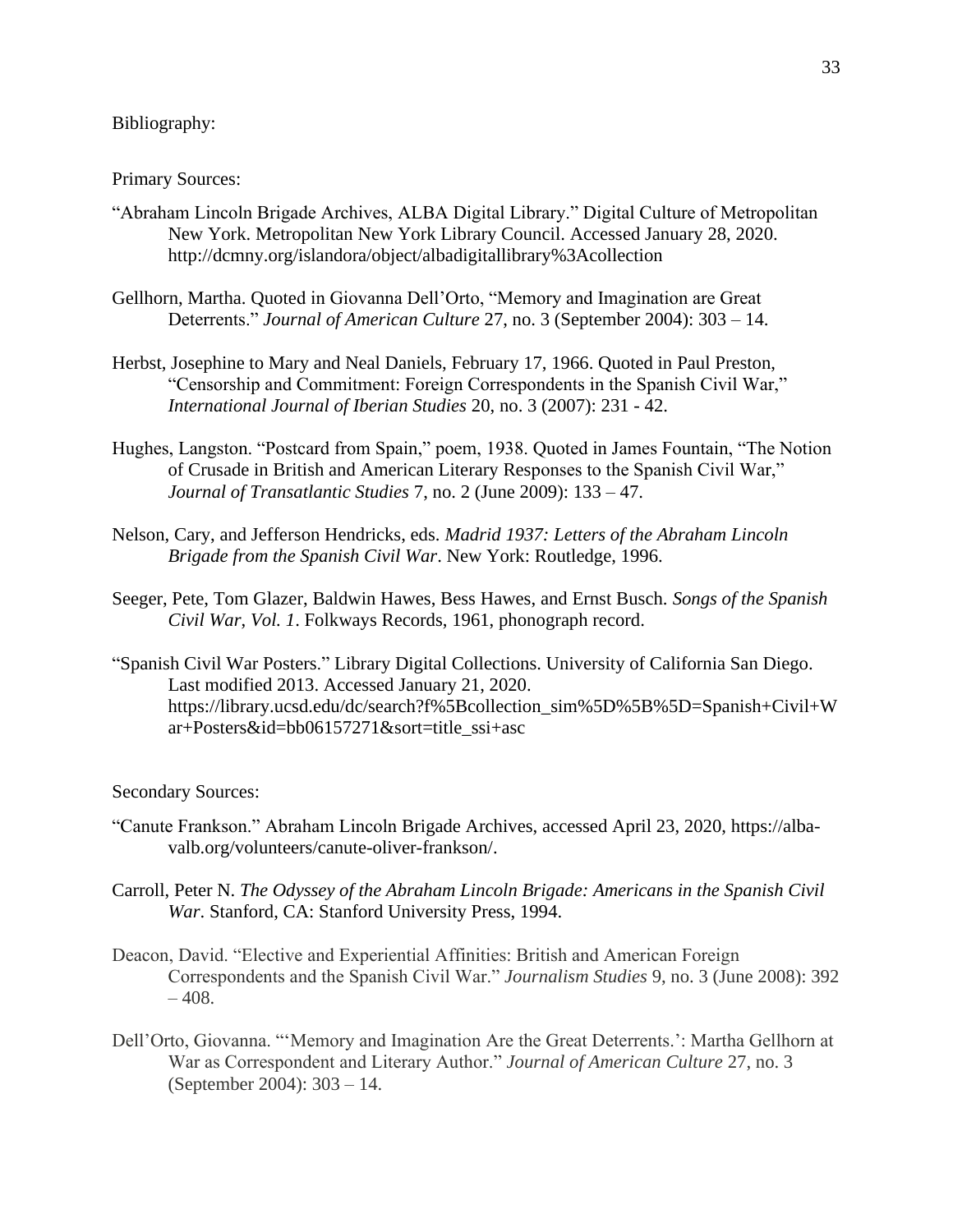Esdaile, Charles J. *The Spanish Civil War: A Military History*. London: Routledge, 2019.

- Fountain, James. "The Notion of Crusade in British and American Literary Responses to the Spanish Civil War." *Journal of Transatlantic Studies* 7, no. 2 (June 2009): 133 – 47.
- "Fred George Lutz." Abraham Lincoln Brigade Archives, accessed April 23, 2020, https://albavalb.org/volunteers/fred-george-lutz/.
- Graham, Helen. *The Spanish Civil War: A Very Short Introduction*. Oxford: Oxford University Press, 2005.
- Hanley, Jane. "The Tourist Gaze in the Spanish Civil War: Agnes Hodgson Between Surgery and Spectacle." *College Literature* 43, no. 1 (Winter 2016): 196 – 219.
- "Harry Fisher." The Abraham Lincoln Brigade Archives, accessed April 23, 2020, https://albavalb.org/volunteers/harry-fisher/.
- Hochschild, Adam. *Spain in Our Hearts: Americans in the Spanish Civil War, 1936 – 1939*. London: Macmillan, 2016.
- Jackson-Schebetta, Lisa. "Between the Language and Silence of War: Martha Gellhorn and the Female Characters of Hemingway's 'The Fifth Column.'" *Modern Drama* 53, no. 1 (Spring 2010): 57 – 76.
- Josephs, Allen. *For Whom the Bell Tolls: Ernest Hemingway's Undiscovered Country*. New York: Twayne Publishers, 1994.
- McLellan, Josie. "'I Wanted to be a Little Lenin': Ideology and the German International Brigade Volunteers." *Journal of Contemporary History* 42, no. 2 (April 2006): 287 – 304.
- Monteath, Peter. *Writing the Good Fight: Political Commitment in the International Literature of the Spanish Civil War*. Westport, CT: Greenwood Press, 1994.
- Preston, Paul. "Censorship and Commitment: Foreign Correspondents in the Spanish Civil War." *International Journal of Iberian Studies* 20, no. 3 (2007): 231 – 42.
- Raeburn, Fraser. "'Fae nae hair te grey hair they answered the call': International Brigade Volunteers from the West Central Belt of Scotland in the Spanish Civil War, 1936-9." *Journal of Scottish Historical Studies* 35, no. 1 (2015): 92 – 114.
- Sharpe, Emily R. "Traitors in Love: The Spanish Civil War Romance Novel in Jewish North America." *Studies in American Jewish Literature* 35, no. 2 (Fall, 2016): 147 – 64.
- ----------. "Tracing Morocco: Postcolonialism and Spanish Civil War Literature." *Ariel* 49, no. 2/3 (Spring 2018): 89 – 117.